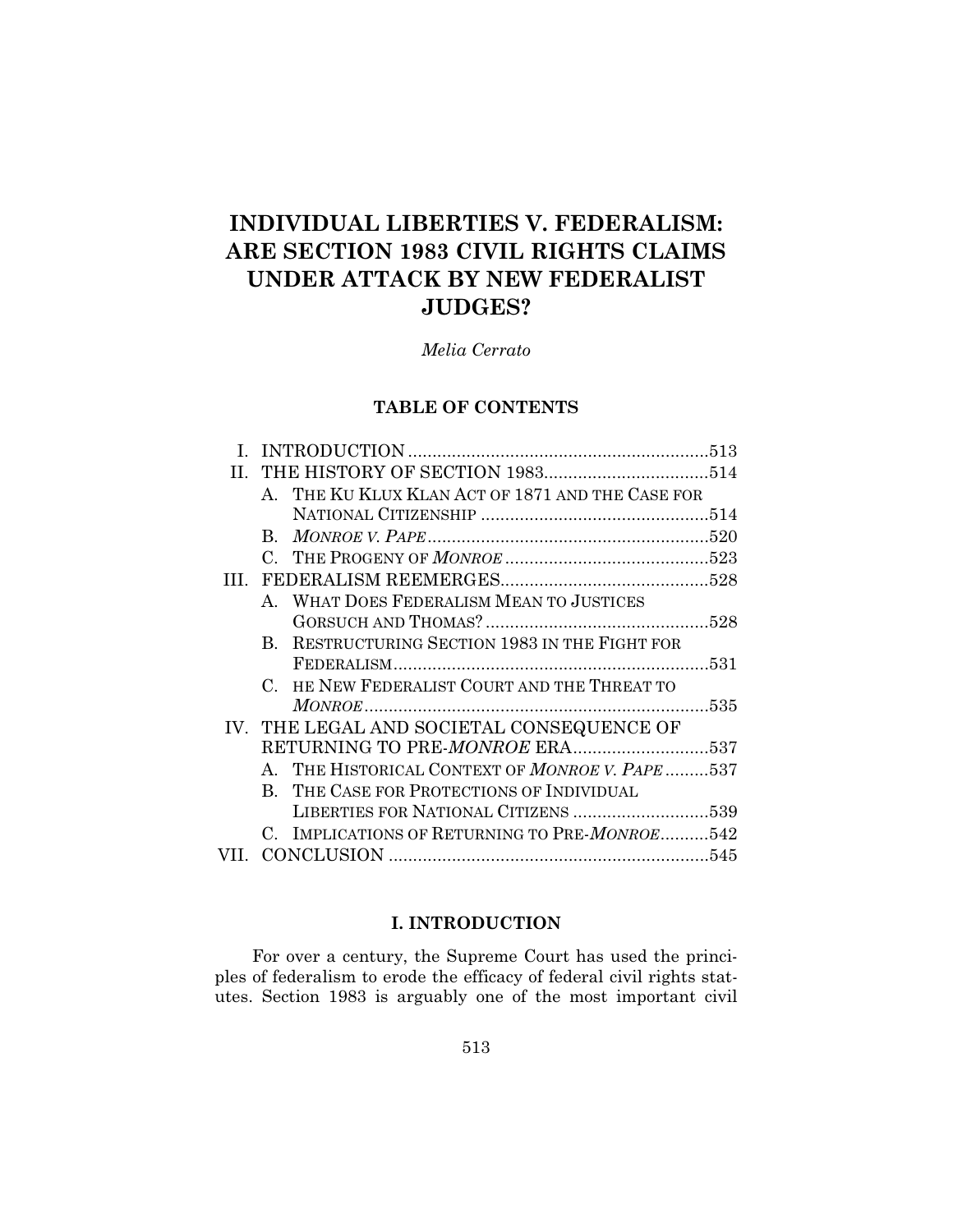rights statutes and is a key to civil rights claims. Created during the height of the Ku Klux Klan's reign, when Congress had little faith in the states' judicial systems to address constitutional violations, Section 1983 provides a federal remedy against state and local officials who act "under the color" of state law to deprive the plaintiff of a right, privilege, or immunity contained within the Constitution.<sup>1</sup>

During the Civil Rights Movement, Freedom Riders and other Civil Rights activists were subjected to violence from both police officers and white demonstrators protesting desegregation.<sup>2</sup> In the 1961 landmark case Monroe v. Pape, the Supreme Court adopted a new interpretation of § 1983 that protected individuals from state sanctioned violence.3 That interpretation was and remains crucial for holding state government actors liable for tortious conduct that deprives citizens of their constitutional rights. Nevertheless, in cases since *Monroe*, the Court has narrowed § 1983's protections; and, now that Justice Gorsuch has joined the Court, there is a significant risk that those protections will essentially be unavailable.

This Comment will examine how the addition of Justice Gorsuch may affect § 1983 claims based on tortious actions by government officials. Part II addresses the history of 42 U.S.C. § 1983, discusses, *Monroe v. Pape*, and outlines the Court's interpretation of § 1983 in subsequent cases. Part III explores how the principles of federalism adhered to by Justices Gorsuch and Thomas narrowed the use of § 1983 for civil rights claims and could potentially lead to the reversal of *Monroe v. Pape*. Finally, Part IV examines the importance of § 1983 claims in society today and the implications of overturning *Monroe v. Pape.*

## **II. THE HISTORY OF SECTION 1983**

# **A. THE KU KLUX KLAN ACT OF 1871 AND THE CASE FOR NATIONAL CITIZENSHIP**

Prior to the Civil War, principles of federalism prevailed so that the Constitution regulated federal actions, and states were

<sup>1.</sup> *See* Monroe v. Pape, 365 U.S. 167, 179-80 (1961).

<sup>2.</sup> JOHN R. HOWARD, THE SHIFTING WIND: THE SUPREME COURT AND CIVIL RIGHTS FROM RECONSTRUCTION TO BROWN 333 (1999).

<sup>3.</sup> Douglas L. Colbert, *Bifurcation of Civil Rights Defendants: Undermining Monell in Police Brutality Cases*, 44 HASTINGS L.J. 499, 519 (1993).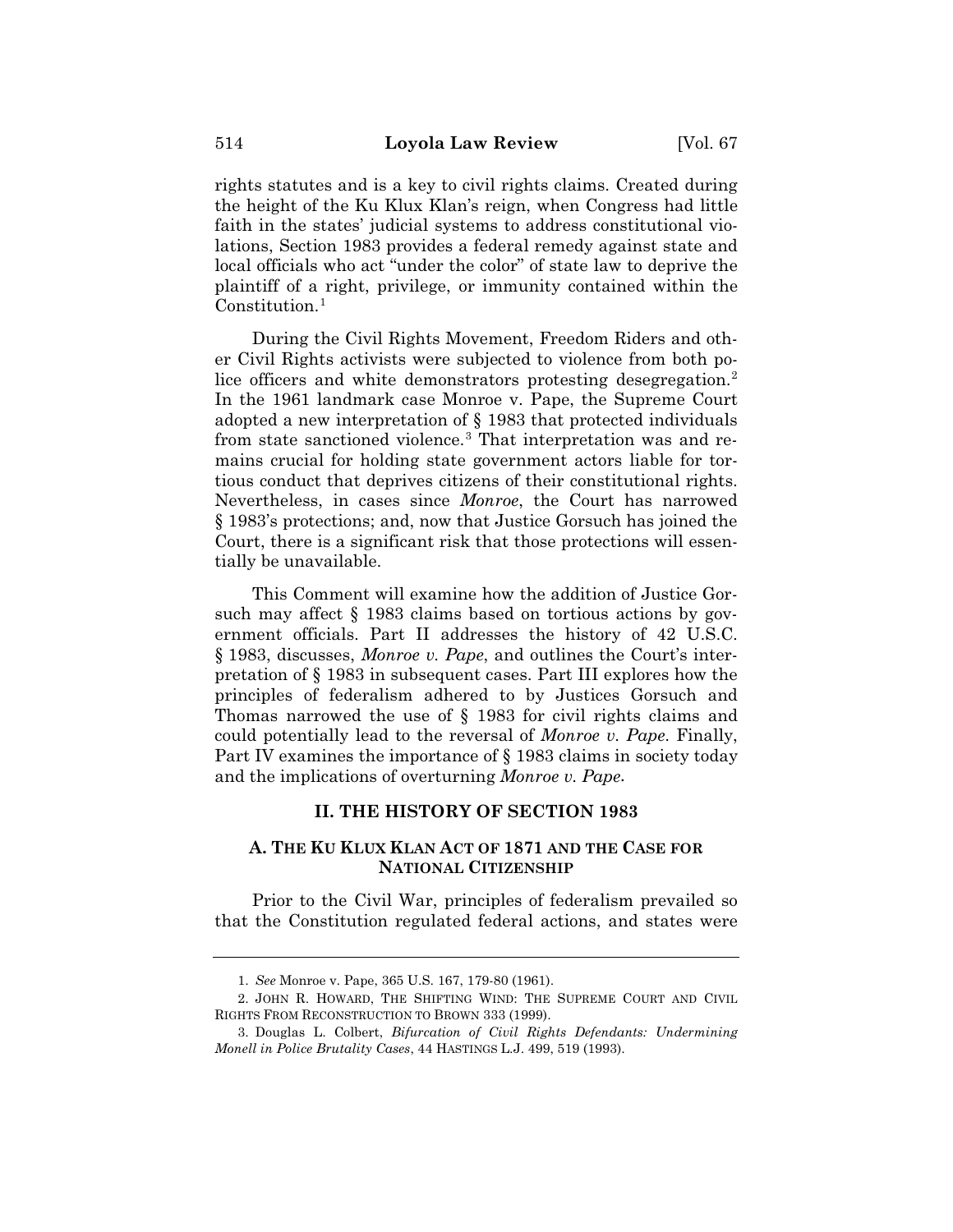in charge of protecting their own citizens from deprivations of life, liberty and property.<sup>4</sup> After the Civil War and during the creation of the Civil War Amendments,<sup>5</sup> racism and federalism obstructed the development of equality for Black people.<sup>6</sup> In fact, "all but the most radical of abolitionists agreed that each state government possessed the exclusive authority to protect the fundamental, natural rights of its own citizens."7 Thus, strict federalism would allow states unfettered authority to restrict the rights of Black people with the state police powers.8 For example, the first Civil Rights Bill of 18669 was vetoed by President Johnson, who feared federal government oversight into city and state affairs.10 Fortunately, the majority of Congress did not share Johnson's fears, and rejected his presidential veto to pass the watershed legislation.11 Next, the passage of the Fourteenth Amendment now obligated the federal government to protect *all* citizens from these deprivations and ensure them equal protection under the law.12 Under Section Five of the Fourteenth Amendment, Congress enacted the Ku Klux Klan Act of 1871,<sup>13</sup> which grants Congress the power to enact legislation enforcing the amendment.<sup>14</sup>

6. HOWARD, *supra* note 2, at 39.

7. EARL M. MALTZ, CIVIL RIGHTS, THE CONSTITUTION AND CONGRESS 1863-1869 32 (1990).

8. HOWARD, *supra* note 2, at 43.

9. Civil Rights Act of 1866, ch. 31, § 1, 14 Stat. 27 (1866) (reenacted by Enforcement Act of 1870, ch. 114, § 18, 16 Stat. 140, 144 (1870)) (codified as amended at 42 U.S.C. §§ 1981-1982 (2012)).

10. HOWARD, *supra* note 2, at 54.

11. *Id.*

12. U.S. CONST. amend. XIV. "All persons born or naturalized in the United States, and subject to the jurisdiction thereof, are citizens of the United States and of the State wherein they reside. No State shall make or enforce any law which shall abridge the privileges or immunities of citizens of the United States; nor shall any State deprive any person of life, liberty, or property, without due process of law; nor deny to any person within its jurisdiction the equal protection of the laws." U.S. CONST. amend. XIV, § 2.

13. CHRISTIAN G. SAMITO, CHANGES IN LAW AND SOCIETY DURING THE CIVIL WAR AND RECONSTRUCTION 234 (2009).

14. U.S. CONST. amend. XIV, § 5 ("Congress shall have power to enforce, by appropriate legislation, the provisions of this article.").

<sup>4.</sup> HOWARD, *supra* note 2, at 39.

<sup>5.</sup> U.S. CONST. amend. XIII; U.S. CONST. amend. XIV; U.S. CONST. amend. XV, § 1 ("The rights of citizens of the United States to vote shall not be denied or abridged by the United States or by any State on account of race, color, or previous condition of servitude.").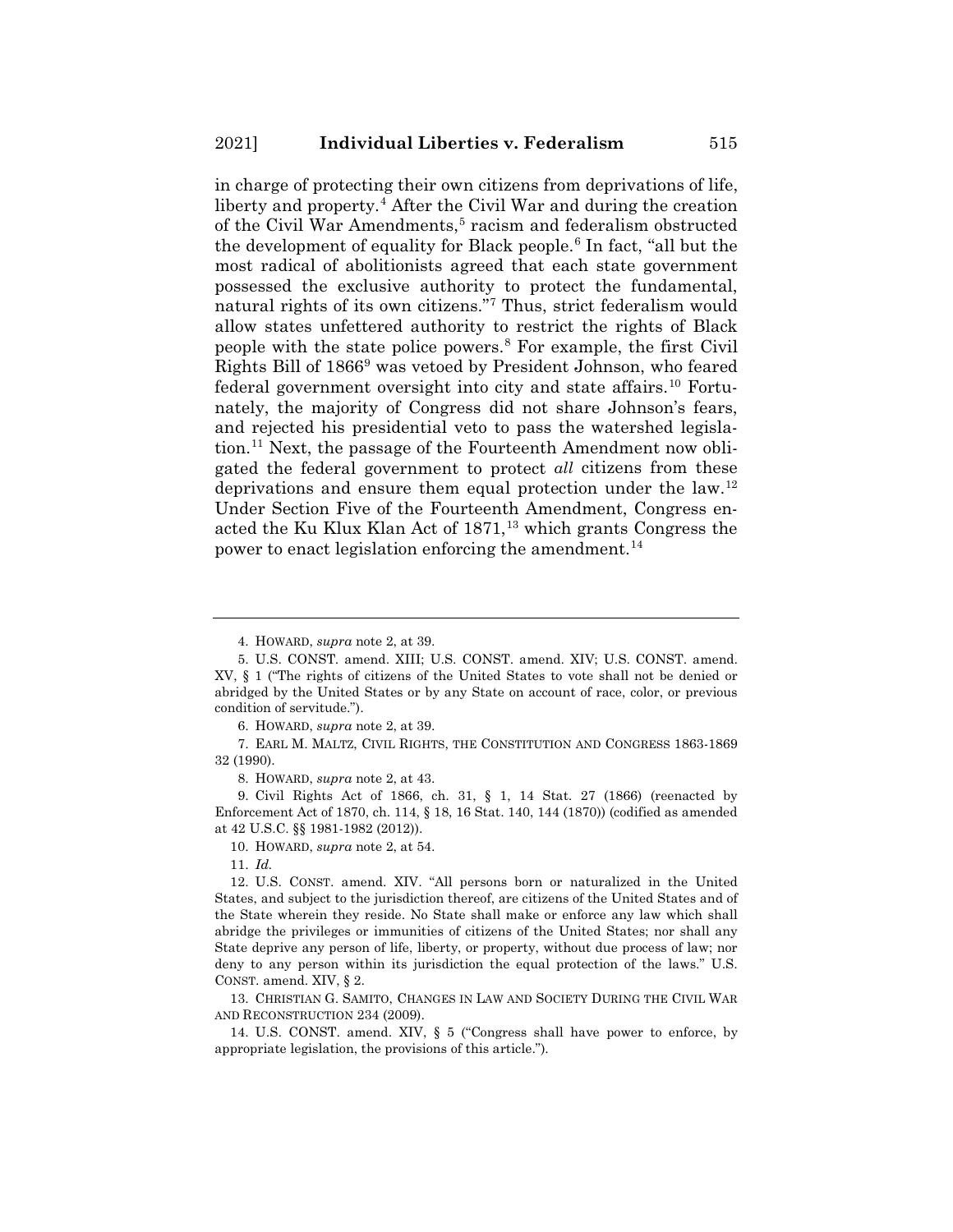The southern states resisted Reconstruction.<sup>15</sup>In fact, many states passed laws that not only greatly hindered the rights of Black Americans, but also put their lives in jeopardy.16 The Ku Klux Klan, through intimidation and murder, prevented Black Americans from exercising their newfound rights to vote, run for public office, and participate in the justice system.17 Today, the actions of the Klan would be called domestic terrorism<sup>18</sup> Their actions were strategically designed to create their own legal regime.19 For example, testimony during the Klan hearings repeatedly chronicled stories of men being awoken in the middle of the night to loud banging on the doors and being torn out of their houses only to be beaten and threatened by men in white hoods for exercising their right to vote.<sup>20</sup> In one instance, a local sheriff and 400 white supremacists killed twelve peaceful citizens who were participating in a Black election parade.<sup>21</sup> Even more frightening was a petition from Black Americans in Kentucky who relayed over one hundred acts of terror from 1867-1871 that included lynchings, school burnings, and repeated beatings by Klansmen.<sup>22</sup> Moreover, the state and local authorities were unable or unwilling to hold these abusers, murderers, and rapists accountable for their heinous acts against the many "unoffending American citizens" who were Black.<sup>23</sup> Consequently, President

<sup>15.</sup> Reconstruction lasted from 1863 until 1877.

<sup>16.</sup> HOWARD, *supra* note 2, at 62. "It is said that the reason that any offense may be committed upon a negro by a white man, and a negro cannot testify in any case against a white man, so that the only way by which any conviction can be had in Kentucky in those cases is in the United States courts, because the United States courts enforce the United States laws by which negroes may testify" Monroe v. Pape, 365 U.S. 167, 173-174 (1961).

<sup>17.</sup> HOWARD, *supra* note 2, at 62; *see also The Enforcement Acts of 1870 and 1871*, U.S. SENATE, https://www.senate.gov/artandhistory/history/common/generic /EnforcementActs.htm (last visited March 13, 2021).

<sup>18.</sup> Domestic Terrorism are activities that "involve acts dangerous to human life that are a violation of the criminal laws of the United State or of any State; appear to be intended—to intimidate or coerce a civilian population; to influence the policy of a government by intimidation or coercion; or to affect the conduct of a government by mass destruction, assassination, or kidnapping." 18 U.S.C. § 2331(5)(A)(B)(i)-(iii).

<sup>19.</sup> Eric A. Harrington, *Judicial Misuse of History and § 1983: Toward A Purpose-Based Approach*, 85 TEX. L. REV. 999, 1006 (2007).

<sup>20.</sup> SAMITO, *supra* note 13, at 229.

<sup>21.</sup> Colbert, *supra* note 3, at 516.

<sup>22.</sup> HOWARD, *supra* note 2, at 62-63.

<sup>23.</sup> Monroe v. Pape, 365 U.S. 167, 175 (1961) ("Men were murdered, houses were burned, women were outraged, men were scourged, and officers of the law shot down; and the State made no successful effort to bring the guilty to punishment or afford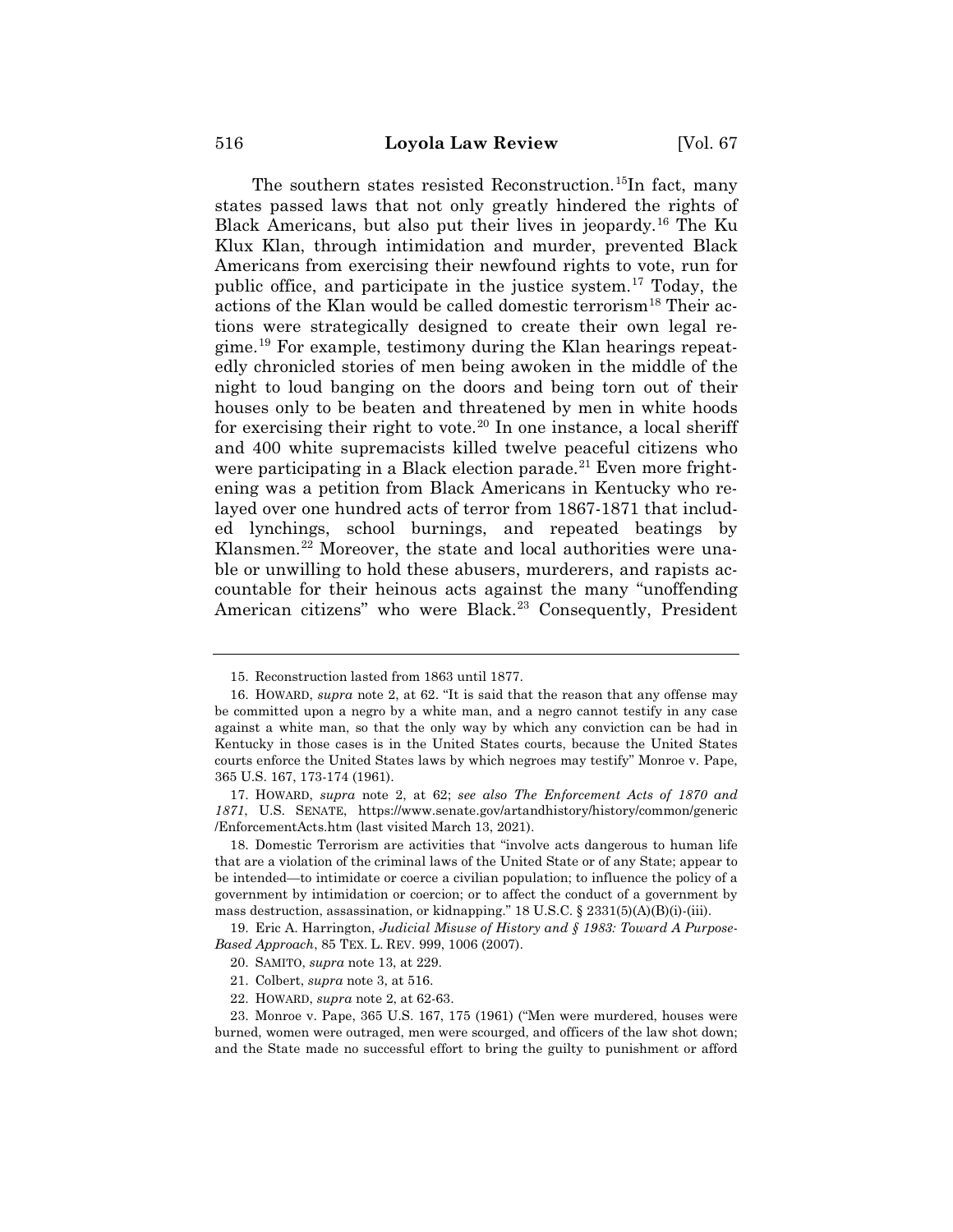Grant called on Congress to act, stating: "[T]he power to correct these evils is beyond the control of the State authorities I do not doubt. . . . I urgently recommend such legislation as in the judgment of Congress shall effectually secure life, liberty and property, and the enforcement of law in all parts of the United States."24 State and local officials were either participating in the violence or were complicit in it by failing to protect citizens' constitutional rights from white supremacists.25 Consequently, the President and members of Congress knew that something had to be done to protect Black people and other citizens who supported Reconstruction policy.<sup>26</sup> Notably, Southern democrats resisted these measures by touting principles of federalism that focused on state rights and racism.27

It is crucial to understand that Congress had no faith in the judicial systems of the states.<sup>28</sup> After two years of Klan Hearings, Congress began passing Enforcement Acts to create federal remedies<sup>29</sup> where states failed to protect constitutionally secured rights.<sup>30</sup> The Ku Klux Klan Act of 1871<sup>31</sup> did not create a remedy against Klan members.<sup>32</sup> It created a remedy against the state and local officials who refused to protect their Black citizens from white supremacists. $33$  The Act allowed for a plaintiff, whose

24. CONG. GLOBE, 42d Cong., 1st Sess. 244 (1873).

26. *Id.* at 759.

29. Eric A. Harrington*, Judicial Misuse of History and S 1983: Toward A Purpose-Based Approach*, 85 TEX. L. REV. 999, 1006 (2007).

31. The relevant portion of the Ku Klux Klan Act of 1871 is Section 1 which stated:

That any person who, under color of any law, statute, ordinance, regulation, custom of any State, shall subject, or cause to be subjected, any person with the jurisdiction of the United States to the deprivation of any rights, privileges, or immunities secured by the Constitution of the United States, shall, any such law, statute, ordinance, regulation, custom or usage of the State to the contrary notwithstanding, be liable to the party injured in any action at law, suit in equity, or other proper proceeding for redress; such proceedings to be prosecuted in the several district or circuit courts of the United States  $\dots$ .

Ku Klux Klan Act, ch. 22, 17 Stat. 13, 13 (1871) (codified as amended at 42 U.S.C. § 1983 (2012)).

32. Monroe v. Pape, 365 U.S. 167, 175-76 (1961).

33. *Id.*

protection or redress to the outraged and innocent. The State, from lack of power or inclination, practically denied the equal protection of the law to these persons.").

<sup>25.</sup> *See* Brian J. Gaj, *Section 1985(2) Clause One and Its Scope*, 70 CORNELL L. REV. 756, 758-59 (1985).

<sup>27.</sup> HOWARD, *supra* note 2, at 62.

<sup>28.</sup> *See* Gaj, *supra* note 26, at 758-59.

<sup>30.</sup> HOWARD, *supra* note 2, at 64.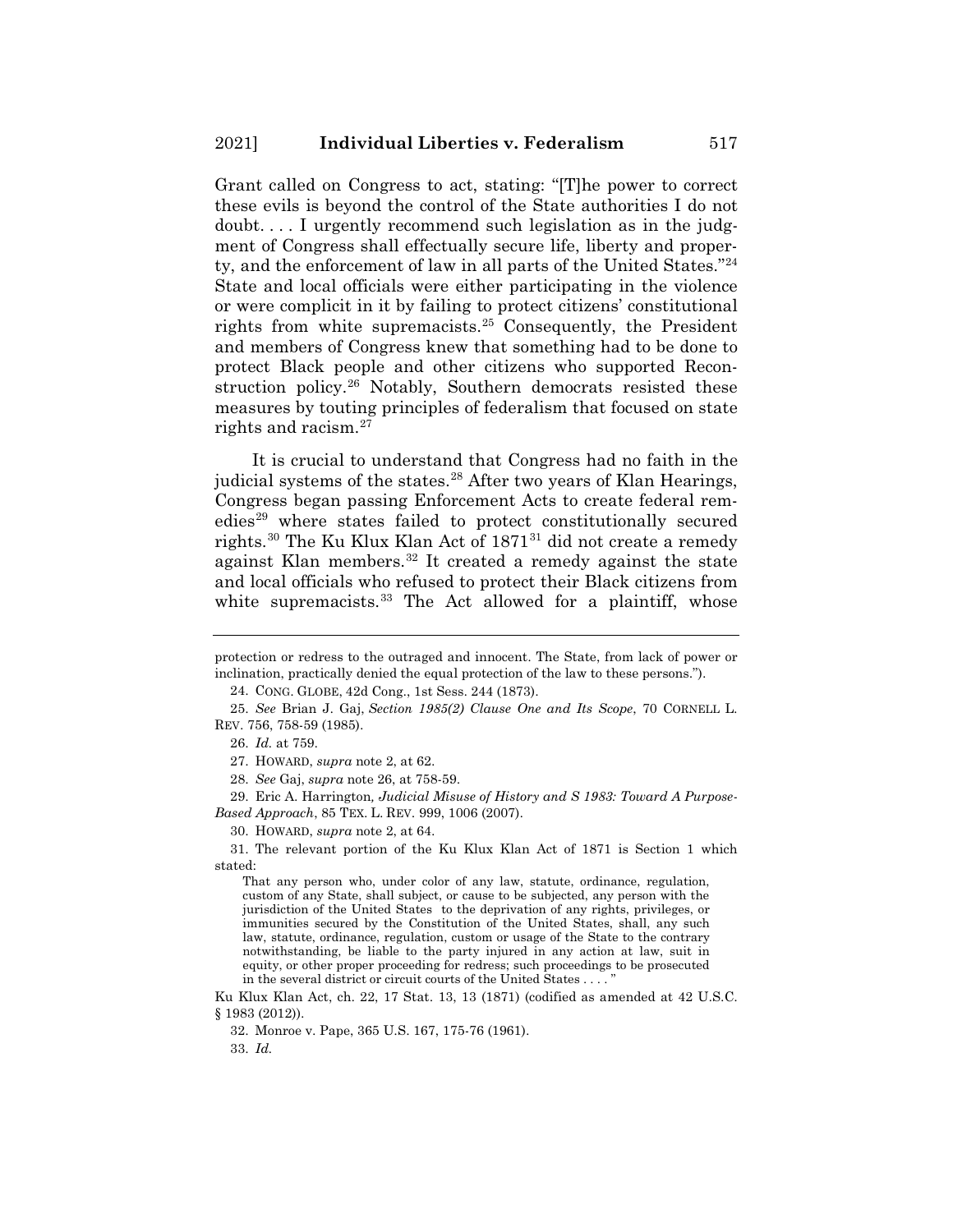rights would be denied in a state court, to remove the action to federal court.<sup>34</sup> Importantly, the Act stipulated that persons acting "under the color of law"35 could be prosecuted in federal court.36 Thus, Black victims and Union sympathizers could now bring civil actions in federal court against local and state officials who had deprived them of any right, privilege, or immunity granted by the Constitution.<sup>37</sup> The intent of Congress was clear: individuals suffering a deprivation under the Fourteenth Amendment should be able to bring a civil suit in federal court regardless of whether it could also have been heard in a state court.38 Moreover, principles of federalism had no place where there was not equal protection of all citizens from deprivations of their rights.

In five short years, over three thousand cases were brought under the Enforcement Acts<sup>39</sup> which resulted in over one thousand indictments against Klansman and night riders.<sup>40</sup> The Civil War Amendments and the Enforcement Acts,<sup>41</sup> "proved to be an effective instrument for breaking up the Klan and reducing the volume of terror."42 Federal judges relied on the theory of "national citizenship" to supersede the authority of the state in hearing these cases.43 Nevertheless, American federalism was still an important value in politics, and these principles created a constant struggle between the role of the federal government in guaranteeing constitutional rights and state sovereignty.44

Opponents of the Civil War Amendments and the Enforcement Acts took issue with the "revolutionary change in American federalism."45 The Enforcement Acts had stolen the traditional state government's power and ceded it to the federal govern-

<sup>34.</sup> HOWARD, *supra* note 2, at 65.

<sup>35.</sup> The interpretation of "Under the Color of Law" will be discussed in Part II.B.

<sup>36.</sup> SAMITO, *supra* note 13, at 234.

<sup>37.</sup> HOWARD, *supra* note 2, at 64-65.

<sup>38.</sup> *Id.*

<sup>39.</sup> *Id.* at 66.

<sup>40.</sup> *Id.* at 85.

<sup>41.</sup> These Acts include, the Enforcement Acts of 1870, Civil Rights Act of 1886, Civil Rights Act of 1875, and the Ku Klux Klan Act of 1871.

<sup>42.</sup> HOWARD, *supra* note 2, at 65.

<sup>43.</sup> *Id.* at 86.

<sup>44.</sup> MALTZ, *supra* note 7, at 29.

<sup>45.</sup> HOWARD, *supra* note 2, at 88.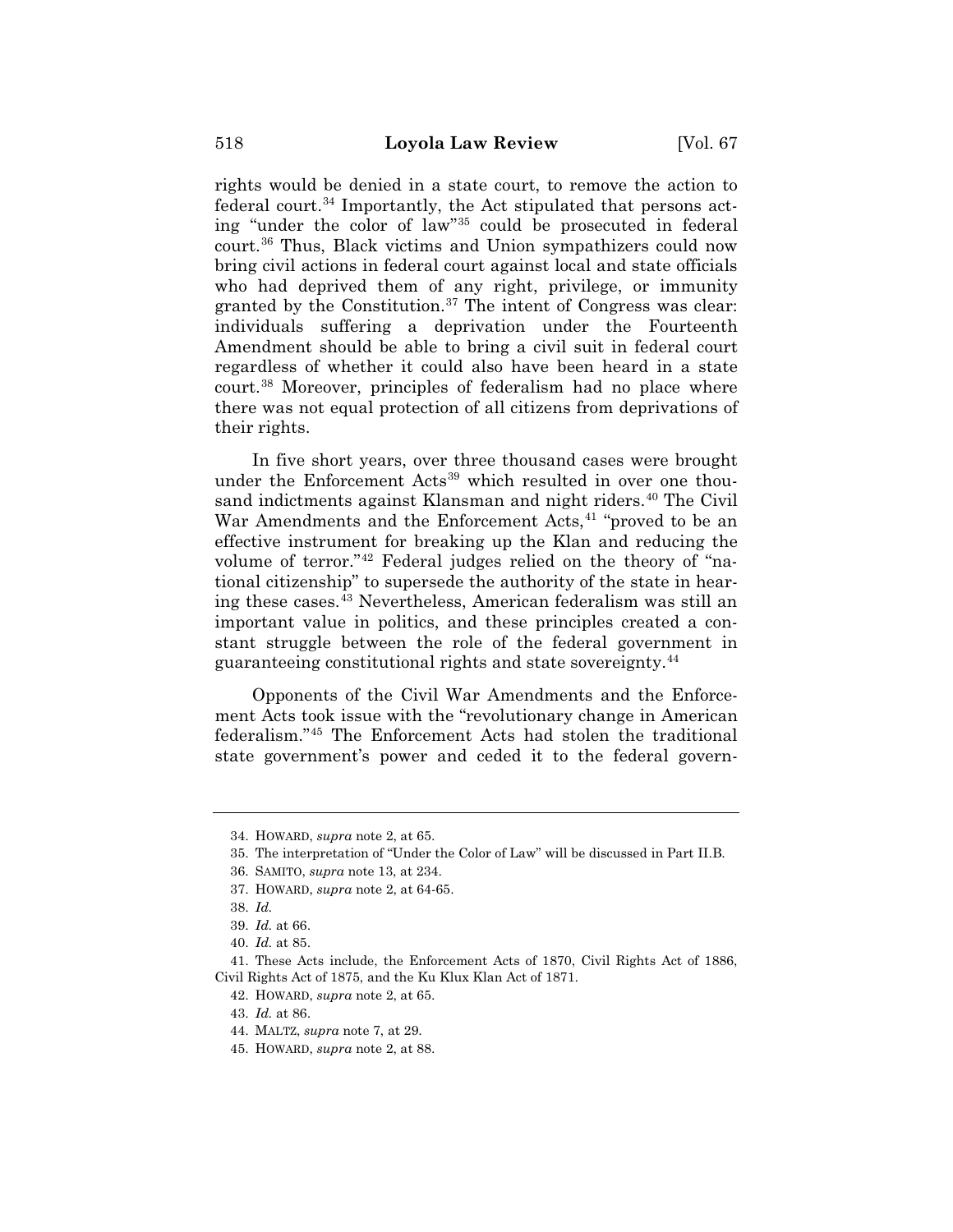ment.46 As cases came to the Supreme Court questioning the constitutionality of the Enforcement Acts and the Civil War Amendments, the Court defended the principles of federalism and protected states' sovereignty.<sup>47</sup> While key parts of the Enforcement Acts were overturned and power was given back to state law enforcement, the portions of the Ku Klux Klan Act of 1871 that created a right against illegal state actors were upheld.<sup>48</sup> Nonetheless, when the Reconstruction Era ended and the federal government withdrew from the South, the Ku Klux Klan Act of 1871 fell into disuse, even while "antiblack terror became more ferocious."49

Section one of the Ku Klux Klan Act of 1871 authorizing civil suits against state actors became part of the Civil Rights Act § 1983.50 However, between Reconstruction and 1961, the Supreme Court interpreted § 1983 to exclude claims against state and local officials unless the state had authorized the tortious conduct.<sup>51</sup> Obviously, it was extremely difficult for plaintiffs to prove that a state mandated police brutality.<sup>52</sup> Therefore, victims of violence by state actors were relegated to their local state courts and whatever civil law tort claims were available, such as battery or assault.53 This interpretation exemplified the principle of federalism: states have inherent authority to remedy any action that is not based in a constitutional violation. Consequently, the Court's interpretation fell in stark contrast with the theory of national citizenship, which was the basis of the Ku Klux Klan Act of 1871. For these reasons, the Ku Klux Klan Act of 1871, i.e. Section

<sup>46.</sup> MALTZ, *supra* note 7, at 157.

<sup>47.</sup> *See* HOWARD, *supra* note 2, at 111.

<sup>48.</sup> *Id.*

<sup>49.</sup> *Id.*

<sup>50. &</sup>quot;Every person **who under color of any statute, ordinance, regulation custom or usage** of any State or Territory or the District of Columbia, subjects, or causes to be subjected, any citizen of the United States or other person within the jurisdiction thereof to the **deprivation of any rights, privileges or immunities secured by the Constitution and laws**, shall be liable to the party injured in an action at law, suit in equity, or other proper proceeding for redress." 42 U.S.C. § 1983 (emphasis added).

<sup>51.</sup> *See, e.g.*, Barney v. City of New York, 193 U.S. 430 (1904) (holding that unauthorized acts of state officials are not a state action within the meaning of the Fourteenth Amendment).

<sup>52.</sup> Colbert, *supra* note 3, at 519.

<sup>53.</sup> *Id.*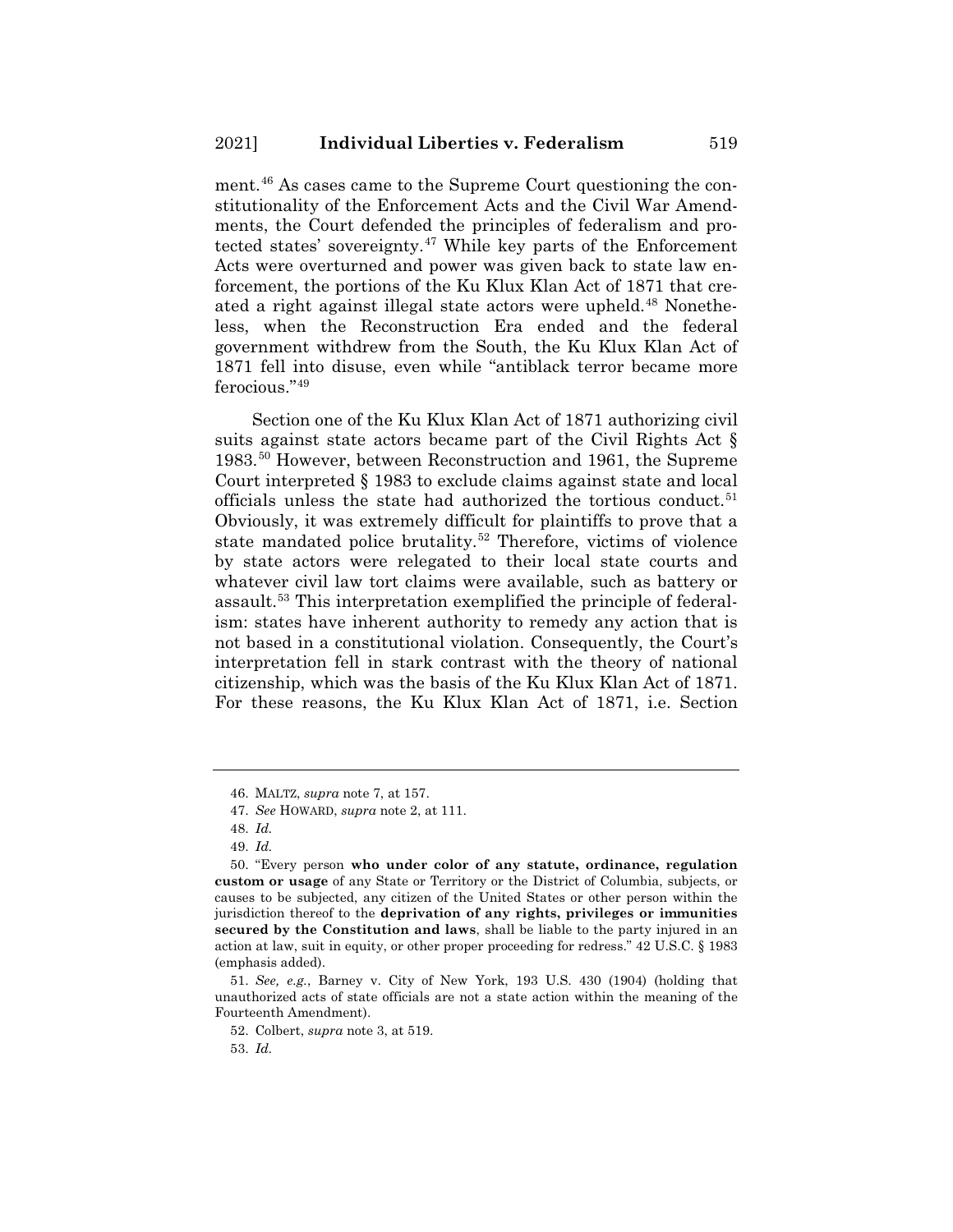1983, remained unused for over ninety years, until the seminal case of *Monroe v, Pape* was decided in 1961.

## **B.** *MONROE V. PAPE*

In the decade preceding *Monroe*, the nation again was grappling with racial injustice and ensuring equal protection of the laws. The civil rights movement, which has been called the "Second Reconstruction,"54 again found Congress and the courts struggling to balance the ideals of equality with principles of federalism. In 1954, the Supreme Court held that "segregation is a denial of the equal protection of the laws."55 Subsequently, the Civil Rights Act of 1957 was enacted to enforce the voting rights of Black people, which had been gravely suppressed in southern states through economic coercion.<sup>56</sup> This new Act was reminiscent of the Enforcement Acts of Reconstruction. The failure of the state court system was on full display in the case of fourteenyear-old Emmet Till.<sup>57</sup> In 1955, white vigilantes brutally murdered Till, who was visiting his relatives in Mississippi.<sup>58</sup> The kidnapping, beating and murder echoed acts that commonly occurred during the KKK's Reconstruction Era reign of terror. His killers were acquitted and soon after sold their confession for profit.59 Soon after, racist public officials began committing blatantly tortious acts against racial protestors in southern cities. $60$ In response to the demonstrations, which were led by Martin Luther King, Jr., police attacked non-violent protestors with police clubs, K9 dogs, and high pressure fire hoses.<sup>61</sup> Much like the political battle during Reconstruction, the fight for Black people equality had become a battle of federal government oversight against the state-sanctioned violations of citizens' rights.

<sup>54.</sup> *Id.* at 518.

<sup>55.</sup> Brown v. Bd. of Ed. of Topeka, Shawnee Cty., Kan., 347 U.S. 483, 495 (1954).

<sup>56.</sup> *Private Economic Coercion and the Civil Rights Act of 1957*, 71 YALE L.J. 537, 542 (1962).

<sup>57.</sup> Margaret M. Russell, *Reopening the Emmett Till Case: Lessons and Challenges for Critical Race Practice*, 73 FORDHAM L. REV. 2101, 2103 (2005).

<sup>58.</sup> *Id.*

<sup>59.</sup> *Id.* at 2106.

<sup>60.</sup> ROBERT D. LOEVY, THE CIVIL RIGHTS ACT OF 1964: THE PASSAGE OF THE LAW THAT ENDED RACIAL SEGREGATION 24 (1997).

<sup>61.</sup> *Id.*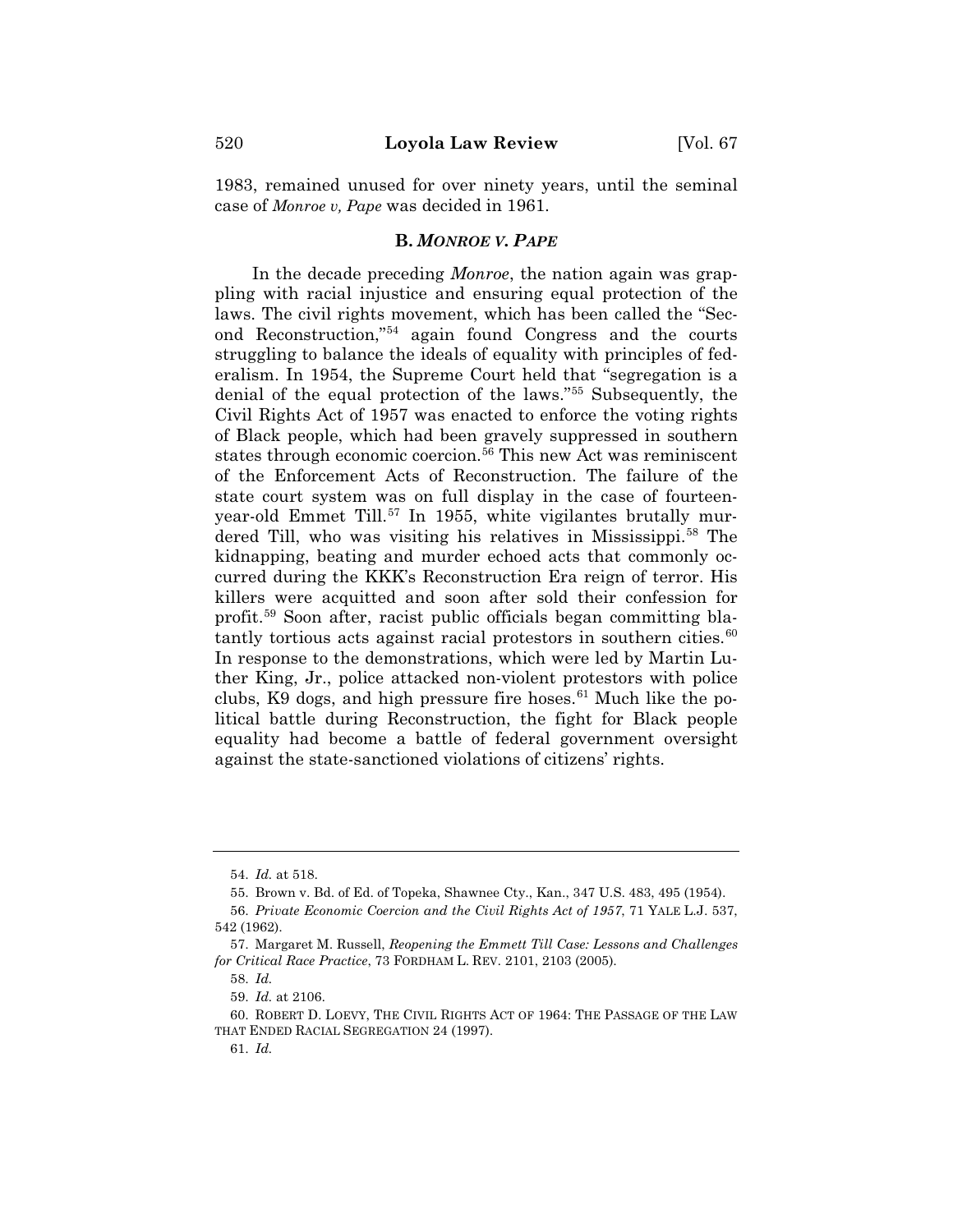There are striking parallels between the testimony of Black people living in the South during Reconstruction<sup>62</sup> and Mr. Monroe's own horrifying experiences with the Chicago police. In the middle of the night, Detective Pape broke through the doors of the Monroe family apartment with twelve Chicago police officers.63 Notably, the officers had no search or arrest warrant to justify their intrusion, but their illegal conduct did not stop there.  $64$ Next, the officers made Mr. and Mrs. Monroe stand naked with their six children while the officers ransacked the house and called him racial slurs.<sup>65</sup> During this time, the officers also struck Mr. Monroe and his children. $66$  After the illegal search of his house, Mr. Monroe was detained at the police station for ten hours and not allowed to contact an attorney or his family.<sup>67</sup> Finally, the police released Mr. Monroe and never charged him with a crime.68 Mr. Monroe subsequently brought suit under the Civil Rights Act § 1983, seeking a civil remedy against the officers who had acted "under color of the statutes, ordinances, regulations, customs and usages of Illinois and the City of Chicago."69 This was exactly the type of action that Congress had intended to protect national citizens against when it enacted § 1983.

In *Monroe v. Pape*, the Supreme Court considered the applicability of § 1983 to the constitutional violations by police officers as state actors.<sup>70</sup> In its analysis, the Court first reviewed the history of the Ku Klux Klan Act and the congressional intent of that time.71 This review was extremely important because it revealed that the Ku Klux Klan Act was designed to combat the Klan activities that the state governments were unable to control.<sup>72</sup> Fur-

<sup>62.</sup> *See supra* Part II.A. "When they came again I had a clock and it struck one, and I laid there, and the first thing I heard the yard was full of horses, and they were rearing and cursing. . .They started off with me, and they run in the house and cursed and tore and jerked my daughter out, and jerked my wife and my wife's son out of bed. . .They made us lie all lie down—my wife and all. They had us nearly naked." SAMITO, *supra* note 13, at 230.

<sup>63.</sup> Monroe v. Pape, 365 U.S. 167, 203 (1961) (Frankfurter, J., dissenting). 64. *Id.*

<sup>65.</sup> Monroe v. Pape, 365 U.S. 167, 203 (1961) (Frankfurter, J., dissenting).

<sup>66.</sup> *Id.*

<sup>67.</sup> *Id.* at 169.

<sup>68.</sup> *Id.*

<sup>69.</sup> *Id.*

<sup>70.</sup> *See id.* at 168.

<sup>71.</sup> *See Monroe*, 365 U.S. at 173-83.

<sup>72.</sup> *Id.* at 174-75.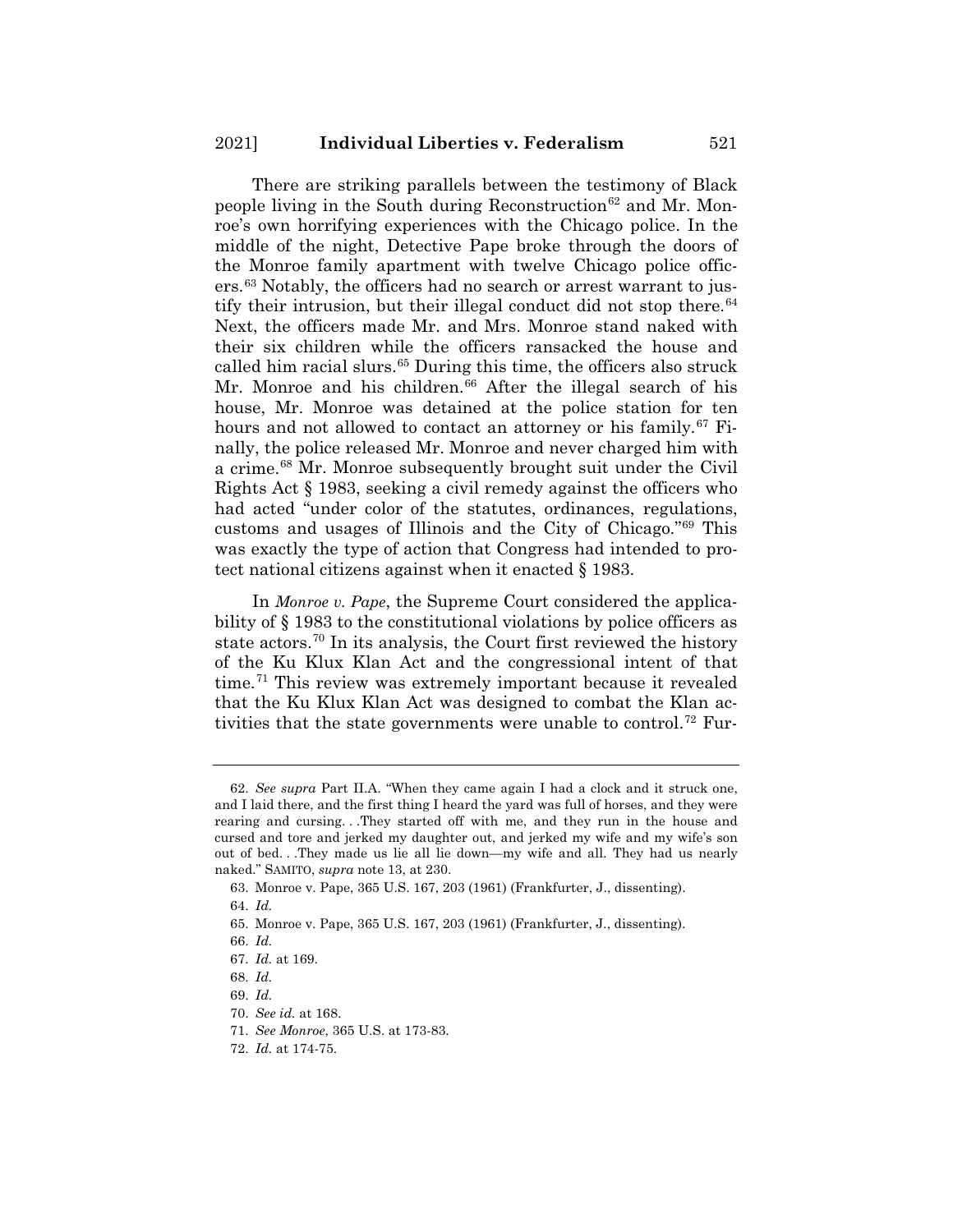ther, the rationale for providing a federal remedy even when state remedies were theoretically available was imperative for instances in which "by reason of prejudice, passion, neglect, intolerance or otherwise, state laws might not be enforced and the claims of citizens to the enjoyment of rights, privileges, and immunities guaranteed by the Fourteenth Amendment might be denied by the state agencies."73 The Court noted that opponents to the Ku Klux Klan Act were wary of transferring power that traditionally belonged to the state into the jurisdiction of the federal courts.<sup>74</sup> However, the Court rejected this fear of federalism shrinking the states' rights.75 Instead, the Court justified the infringement on state's rights because all citizens should equally be "so attached to the principles of civil freedom and civil justice as to be as much desirous of preserving the liberties of others as their own."76 The holding by the Court expanded § 1983. Thus, plaintiffs could proceed directly to federal courts because the Court had found § 1983 claims supplemental to any state law remedy.77

The Court then analyzed more recent legislative activity and its previous interpretation of the meaning "under color of" state law requiring states to authorize the acts of officials.<sup>78</sup> A similar term was used in 18 U.S.C.  $\S$  242, the criminal counterpart to  $\S$ 1983 civil claims.79 The Supreme Court had interpreted "under color of" law to include a "[m]isuse of power, possessed by virtue of state law and made possible only because the wrongdoer is clothed with the authority of state law."80 Therefore, the Court found that § 1983 did provide a civil remedy where a government official acted beyond the scope of authority granted to him by the state.<sup>81</sup> As a result, it was inconsequential whether the police actions were not authorized by the city.82 The police in *Monroe* were acting "under color of" law, because they were employees of the

<sup>73.</sup> *Id.* at 180.

<sup>74.</sup> Monroe v. Pape, 365 U.S. 167, 179 (1961).

<sup>75.</sup> *Id.* at 182.

<sup>76.</sup> *Id*.

<sup>77.</sup> *Id*. at 183.

<sup>78.</sup> *See id.* at 184-86.

<sup>79.</sup> *Id.* at 184.

<sup>80.</sup> *Monroe*, 365 U.S. at 184 (quoting United States v. Classic, 313 U.S. 299, 326 (1941)).

<sup>81.</sup> *Id.* at 187.

<sup>82.</sup> *Id.* at 178.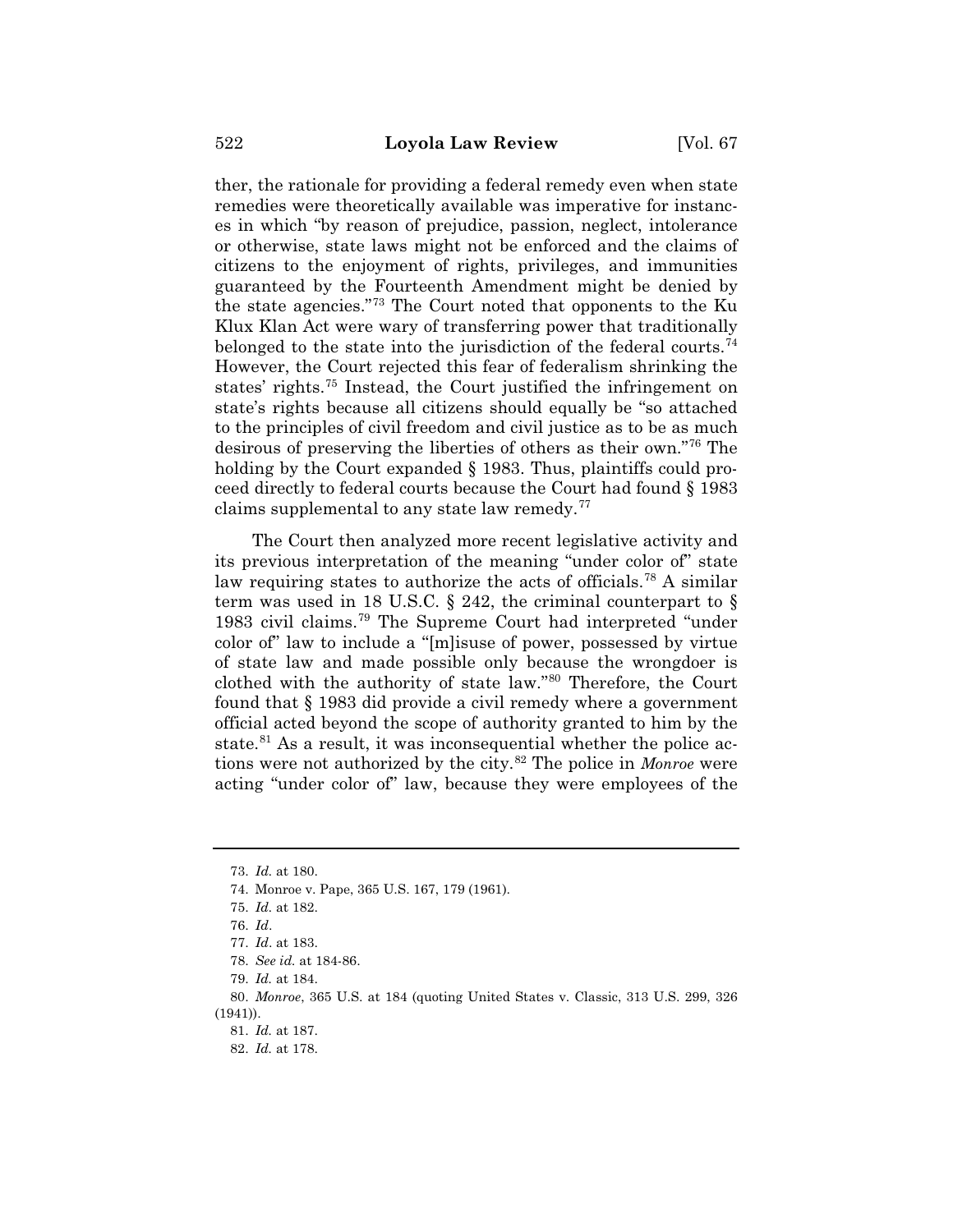City of Chicago and engaged in their jobs during the violation.<sup>83</sup> The Court, noted that § 1983 should provide tort liability and ensure that individuals are held responsible for their actions by making them personally liable for damages caused.<sup>84</sup> Most importantly for the purposes of this Comment, the Court claimed that even if a state has a remedy, it need not be sought or refused prior to a claim being brought in federal court under  $\S$  1983.<sup>85</sup> Thus, individuals who were victims of tortious actions by state and local officials could now seek redress in federal courts under § 1983.

#### **C. THE PROGENY OF** *MONROE*

After *Monroe*, civil rights claims flooded into the courts because of the newly available redressability of constitutional violations and the opportunity to recover monetary damages.<sup>86</sup> The most common claims were against law enforcement for false arrest,<sup>87</sup> unreasonable searches and seizures,<sup>88</sup> wrongful convictions, $89$  and wrongful death in the case of excessive use of force. $90$ Section 1983 also allowed plaintiffs to successfully litigate governmental restriction of free speech of whistleblowers, <sup>91</sup> equal protection claims,  $92$  education claims,  $93$  and claims of incarcerated persons.<sup>94</sup> The basic elements of a  $\S$  1983 claim require the plaintiff to establish a prima facia case that (1) the defendant acted under color of state law, and (2) the defendant's conduct caused

92. *See generally* Vill. of Belle Terre v. Boraas, 416 U.S. 1 (1974).

<sup>83.</sup> *Id.*

<sup>84.</sup> Monroe v. Pape, 365 U.S. 167, 187 (1961).

<sup>85.</sup> *Id.* at 183. Ultimately, the Court held that the action against the City of Chicago should be dismissed because Chicago was not a "person; however, the claims against the individual police officers should go forward under a § 1983 claim." *Id.* at 192.

<sup>86.</sup> *See generally* MARTIN A. SCHWARTZ & KATHRYN R. URBONYA, SECTION 1983 LITIGATION (2d ed. 2008).

<sup>87.</sup> *See generally* Pierson v. Ray, 386 U.S. 547 (1967).

<sup>88.</sup> *See generally* Graham v. Connor, 490 U.S. 386 (1989).

<sup>89.</sup> *See generally* Brady v. Maryland, 373 U.S. 83 (1963).

<sup>90.</sup> *See generally* Tennessee v. Garner, 471 U.S. 1 (1985) (Section 1983 opened the door to seek punitive damages against law enforcement who had used excessive force resulting in the death of the individual).

<sup>91.</sup> *See generally* Pickering v. Bd. of Ed. of Twp. High Sch. Dist. 205, Will Cty., Illinois, 391 U.S. 563 (1968).

<sup>93.</sup> *See generally* Ingraham v. Wright, 430 U.S. 651 (1977).

<sup>94.</sup> *See generally* Estelle v. Gamble, 429 U.S. 97 (1976); Farmer v. Brennan, 511 U.S. 825 (1994).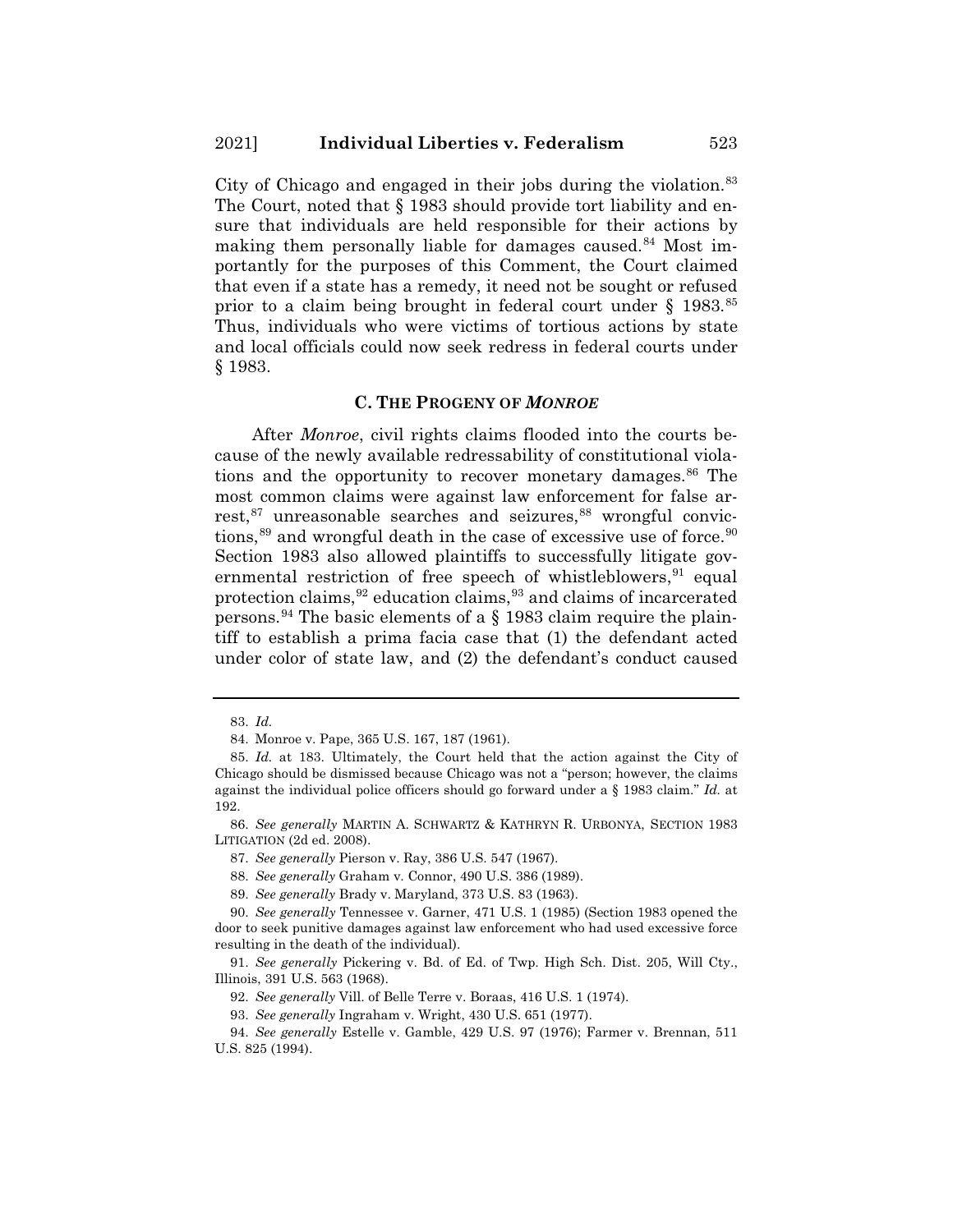the plaintiff to be deprived of a right protected by the Constitution.95 As more cases were brought, the Court began to define these elements, place limits on them, and provided a framework for a successful § 1983 claim.

Section 1983 begins with the clause that "every person" acting under the law that causes a deprivation will be held liable.<sup>96</sup> Initially, the Court construed "persons" to mean actual government officials and did not extend liability to cities, agencies, or local municipalities.97 Soon after, the Court expanded the definition of "persons" in *Monell v. Dept. of Social Serv. Of City of New York*. <sup>98</sup> There, the Court considered whether, during the passage of the Ku Klux Klan Act, Congress intended to cover municipalities in the meaning of "persons." <sup>99</sup> In both *Monroe* and *Monell* , the Court found that municipalities and local government units were subject to civil liability because during Reconstruction, Congress was focused on providing a "broad remedy for violations of federally protected civil rights."100 Thus, the expansion of "persons" allowed for potential plaintiffs to bring suit against local governments for policies that caused a violation of a citizen's constitutional rights.

Consequently, permitting suits against cities and municipalities for their tortious policies would allow plaintiffs to potentially recover greater damages, but more importantly, it could deter future illegal acts. However, the Court created a hurdle for a plaintiff to reach into the deep pockets of a city or government agency by requiring a causal connection between the defendant's actions and the harm suffered. The plaintiff must prove a direct "but for" cause between the defendant's actions and the resulting harm.<sup>101</sup> The Supreme Court interpreted this causation element to require that a city "policy" or "custom" be the direct cause of the alleged deprivation.102 Recovery is appropriate only where, "but for" the

<sup>95.</sup> Parratt v. Taylor, 451 U.S. 527, 535 (1981) ("[T]he initial inquiry must focus on whether the two essential elements to a § 1983 action are present.").

<sup>96. 42</sup> U.S.C. § 1983.

<sup>97.</sup> Monroe v. Pape, 365 U.S. 167, 192 (1961) (The Court affirmed the dismissal of the suit against the City of Chicago because it was not a "person.").

<sup>98.</sup> *See generally* Monell v. Dep't of Soc. Servs. of City of N.Y., 436 U.S. 658 (1978). 99. *Id.* at 685-86, 690.

<sup>100</sup>*. Id.*

<sup>101.</sup> *Monell*, 436 U.S. at 693.

<sup>102.</sup> *See* Bd. of County Comm'rs v. Brown, 520 U.S. 397, 402-04 (1997); City of Canton v. Harris, 489 U.S. 378, 385-86 (1989).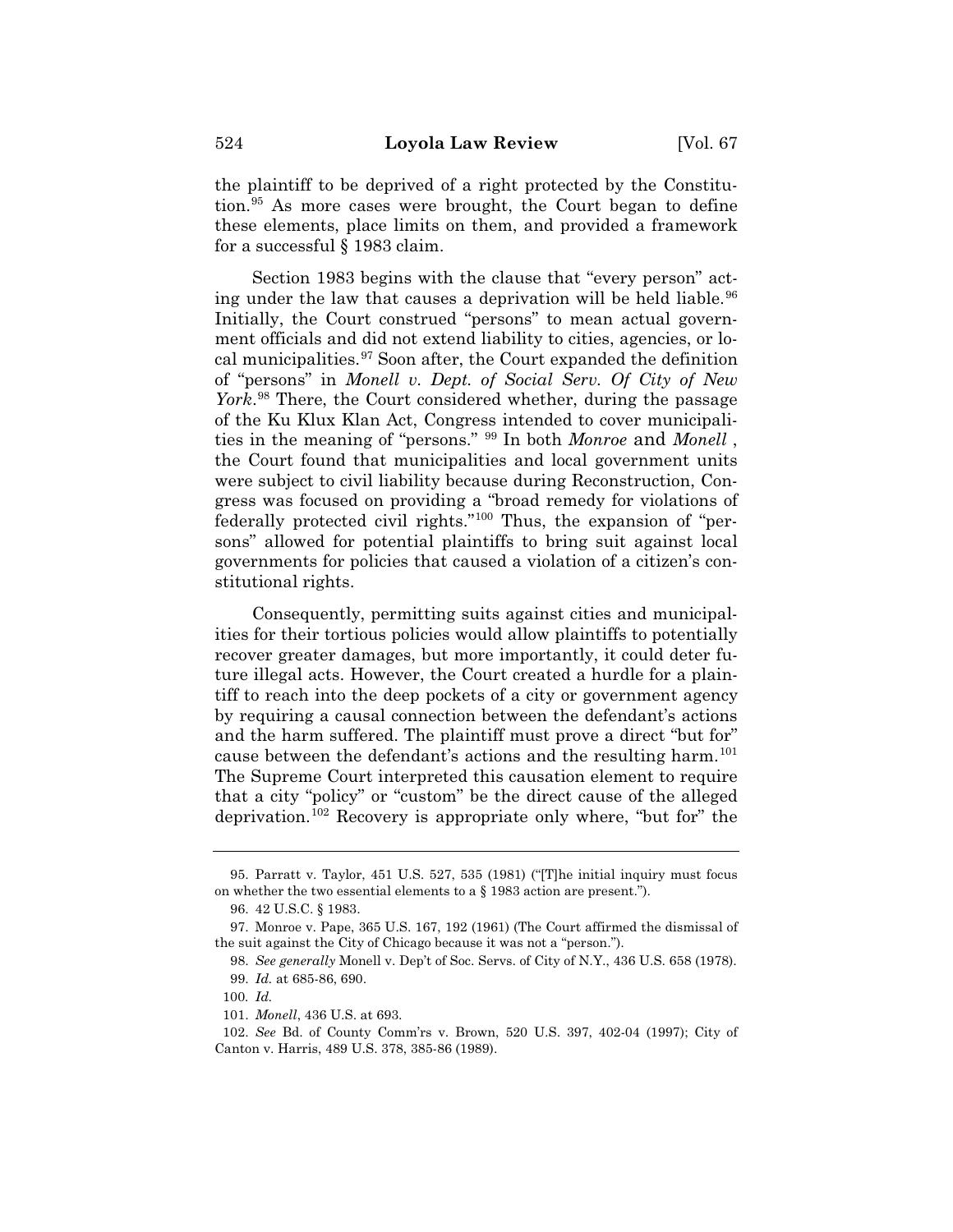breach of constitutional duty, the injury would not have occurred.103 In most actions, no deliberative act, state of mind, or intent on the part of the government actor is required to cause a deprivation; however, there are certain exceptions for prison officials.104 These include a showing of "deliberate indifference" on the part of a prison official that results in an injury to the plaintiff. $105$ 

For example, in *Farmer v. Brennan* the plaintiff was transgender and for that reason, another prisoner physically assaulted her.<sup>106</sup> The Supreme Court created a new test for liability of prison officials that hinged on whether the officials both knew of and disregarded an excessive risk to the health and safety of person who is incarcerated.107 Furthermore, "the official must both be aware of facts from which the inference could be drawn that a substantial risk of serious harm exists, and he must also draw the inference."108 Ultimately, the Supreme Court held that prisoners have an Eighth Amendment right to be free from cruel and unusual punishment, which included protection from assaults by other prisoners when the officials pass the aforementioned test.109 This same analysis is also used when a state fails to provide adequate medical care to persons who are incarcerated.110

As noted in Part II.B, even when government officials misuse their state-authorized power, the official can still be liable for deprivations of rights under the Constitution because they are acting "under the color of law." The key to this idea is that government officials must be engaged in tasks within the scope of their employment, and their actions must be made possible by the authority given to them by the state law.111 For example, an offduty police officer that remains in uniform and is working as a

<sup>103.</sup> Martinez v. California, 444 U.S. 277, 284-85 (1980).

<sup>104.</sup> Estelle v. Gamble, 429 U.S. 97, 104-05 (1976). In cases where prison guards are the attackers, the plaintiff must actually show that the officer's applied malicious and sadistic force to cause harm. This is a very high standard, and difficult to prove. Hudson v. McMillian, 503 U.S. 1, 7-8 (1992).

<sup>105.</sup> Farmer v. Brennan, 511 U.S. 825 (1994).

<sup>106.</sup> *Id.* at 831.

<sup>107.</sup> *Id.* at 837.

<sup>108.</sup> *Id.*

<sup>109.</sup> *Id.*

<sup>110.</sup> Estelle v. Gamble, 429 U.S. 97, 104-05 (1976).

<sup>111.</sup> West v. Atkins, 487 U.S. 42, 57 (1988).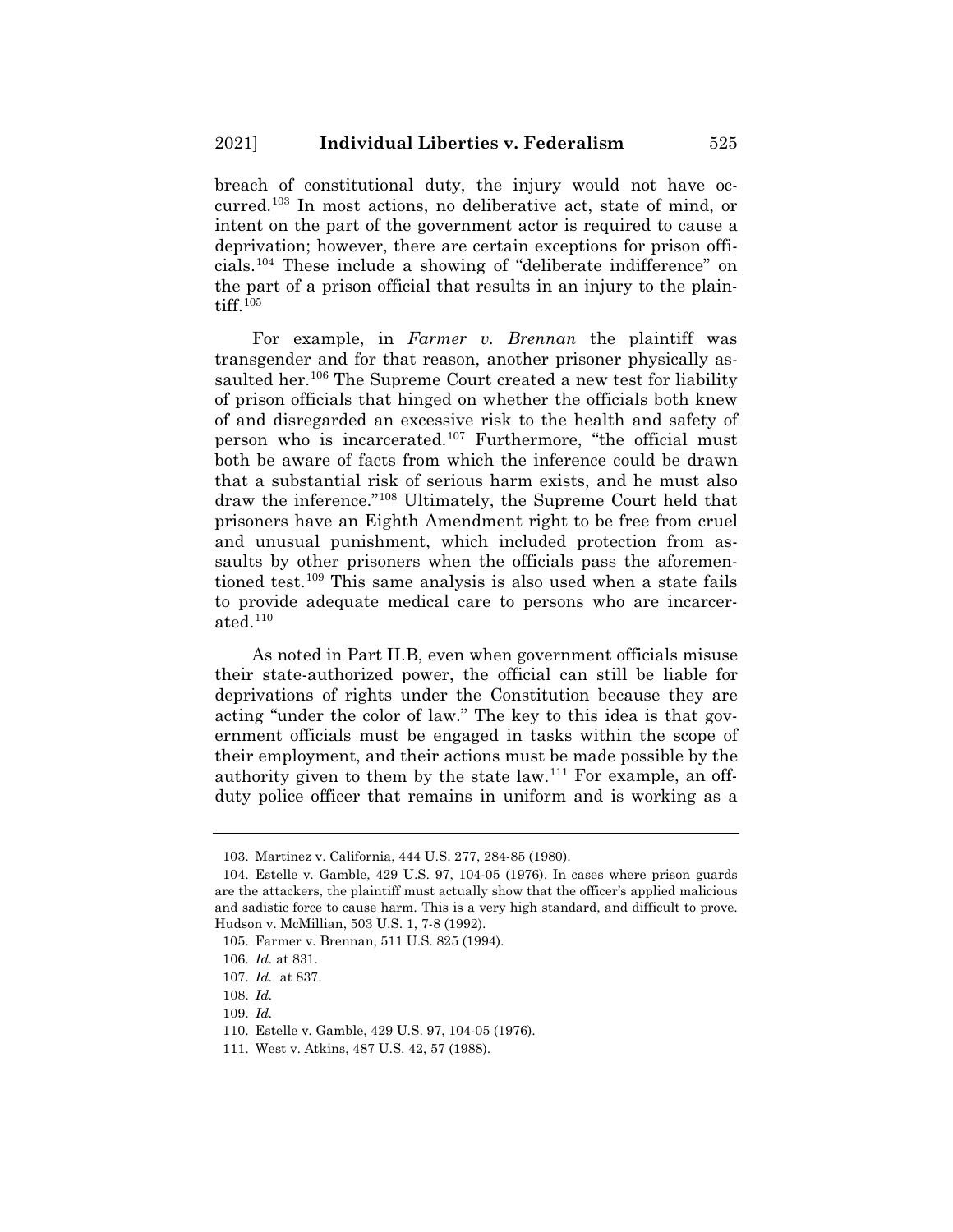private security personnel would be liable for constitutional deprivations because he is "clothed with the authority of state law."112 Even private actors who are engaged in state actions can be liable under the Civil Rights Act.<sup>113</sup> In a variety of cases, individuals who are prisoners of the state have brought actions against private physicians for their deliberate indifference to medical needs.114 These private physicians are in a contractual relationship with the state to provide medical care; therefore, their actions are under color of state law.115

When an official's actions deviate from acceptable practice, even if he takes actions because of the authority given to him by the state, he is liable.116 In *Stengel v. Belcher*, two citizens were killed and another paralyzed because an overzealous police officer interfered with a dispute over a game of bowling.117 Belcher was off-duty, dressed in plain clothes while on a date<sup>118</sup> and carrying a concealed can of mace and his issued gun.119 The three unarmed victims were involved in a dispute, when Belcher, without identifying himself, inserted himself into the altercation.<sup>120</sup> The fight quickly escalated and after falling to the ground, Belcher drew his gun and shot one victim in the chest, a second through his spinal canal, and the last in the face outside the  $bar^{121}$  The chief of police testified that a police officer was required to take action for any criminal activity at any time of day.<sup>122</sup> This led the court

<sup>112.</sup> Steve Libby, *When Off-Duty State Officials Act Under Color of State Law for the Purposes of Section 1983,* 22 MEM. ST. U. L. REV. 725, 731 (1992).

<sup>113.</sup> *West*, 487 U.S. at 57. In this case a private physician contracted with the state prison and, therefore, was acting under the color of state law.

<sup>114.</sup> *Id.*

<sup>115.</sup> *Id.*

<sup>116.</sup> Stengel v. Belcher, 522 F.2d 438, 441 (6th Cir. 1975), *per curium* Belcher v. Stengel, 429 U.S. 118 (1976). The Supreme Court granted writ on the issue of whether "an off-duty police officer, out of uniform, is required by police department regulation to carry a weapon at all times, establish that any use of that person or another even though the officer is engaged in private conduct at the time, is an act 'under color of law', but after the case was fully briefed and argued, the Court found that the writ should have been denied because Belcher's actions were considered in the line of duty. Belcher v. Stengel, 429 U.S. 118, 119 (1976).

<sup>117.</sup> Stengel v. Belcher, 522 F.2d 438, 441 (6th Cir. 1975).

<sup>118.</sup> *Id.*

<sup>119.</sup> *Id.* The police regulations required that he carry his gun at all times.

<sup>120.</sup> Stengel v. Belcher, 522 F.2d 438, 440 (6th Cir. 1975).

<sup>121.</sup> *Id.* at 441.

<sup>122.</sup> *Id.* at 441.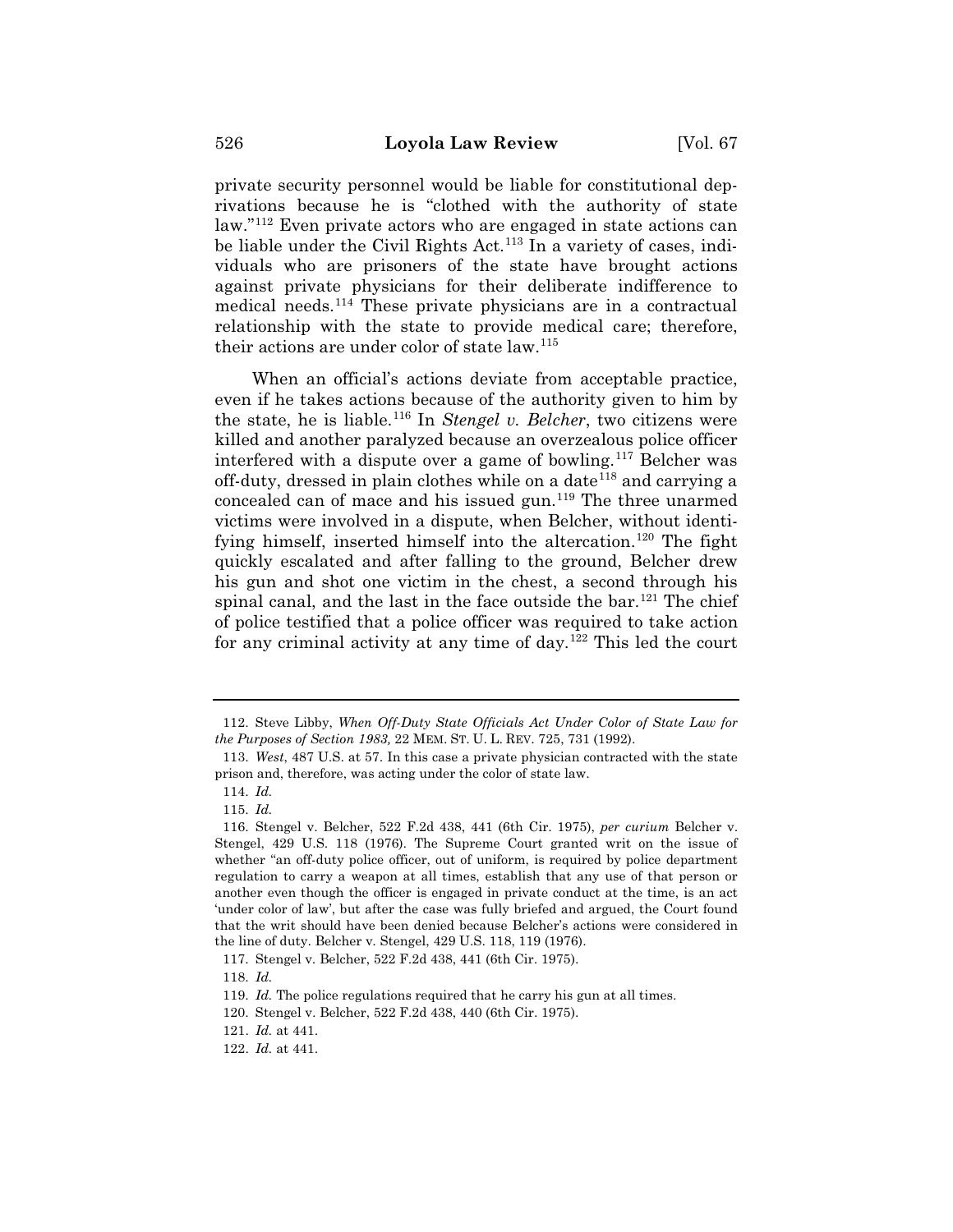to find that Belcher was acting under color of law when he utilized poor judgment in his actions and used excessive force.<sup>123</sup>

Claims under § 1983 are important because they hold government officials accountable and hopefully deter similar actions. The claims also provide a remedy for plaintiffs to be made whole through monetary damages. While the statute is silent on monetary damages, the Court found that the purpose of a § 1983 claim is to compensate victims essentially in the same manner as common law torts.<sup>124</sup> Oftentimes, when plaintiffs suffered physical injuries at the hands of a government official, they brought § 1983 claims to recover through nominal, compensatory, or punitive damages.<sup>125</sup> Two subsequent acts and rulings significantly expanded § 1983 as a remedy that provided plaintiffs with more opportunities to recover their losses.

The first occurred when Congress passed the Civil Rights Attorneys Fees Awards Act of  $1976$ .<sup>126</sup> The Act allowed the prevailing party, not the United States, to recover "reasonable attorney's fees."127 Congress wanted to ensure that civil rights statutes could be enforced and protected by private plaintiffs, which would not be possible if attorney's fees were not available.<sup>128</sup> Congressional intent was clear that if the § 1983 claims were to be successfully brought, attorney's fees must be provided.129 The second occurred when the Supreme Court held that, although § 1983 was a federal remedy, state courts could also hear these claims.<sup>130</sup> Consequently, a plaintiff could bring a § 1983 concurrently with other state law claims in a state court for strategic reasons in order to maximize recovery.<sup>131</sup>

<sup>123.</sup> *Id.* at 442.

<sup>124.</sup> *See* Carey v. Piphus, 435 U.S. 247, 258-59 (1978).

<sup>125.</sup> *See generally* MARTIN A. SCHWARTZ & KATHRYN R. URBONYA, SECTION 1983 LITIGATION (2d ed. 2008).

<sup>126. 42</sup> U.S.C.A. § 1988.

<sup>127.</sup> *Id.*

<sup>128.</sup> S. REP. NO. 94-1011, at 3 (1976) ("If successful plaintiffs were routinely forced to bear their own attorneys' fees, few aggrieved parties would be in a position to advance the public interest by invoking the injunctive powers of the Federal courts.").

<sup>129.</sup> S. REP. NO. 94-1011, at 3 (1976). "Without counsel fees the grant of Federal jurisdiction is but an empty gesture." *Id.* (citing Hall v. Cole, 412 U.S. 1 (1973).

<sup>130.</sup> *See, e.g.*, Martinez v. California, 444 U.S. 277, 283 n.7 (1980).

<sup>131.</sup> *See, e.g.*, Maine v. Thiboutot, 448 U.S. 1, 11 (1980) (stating that the attorneys' fee provision applies to § 1983 in federal or state court.).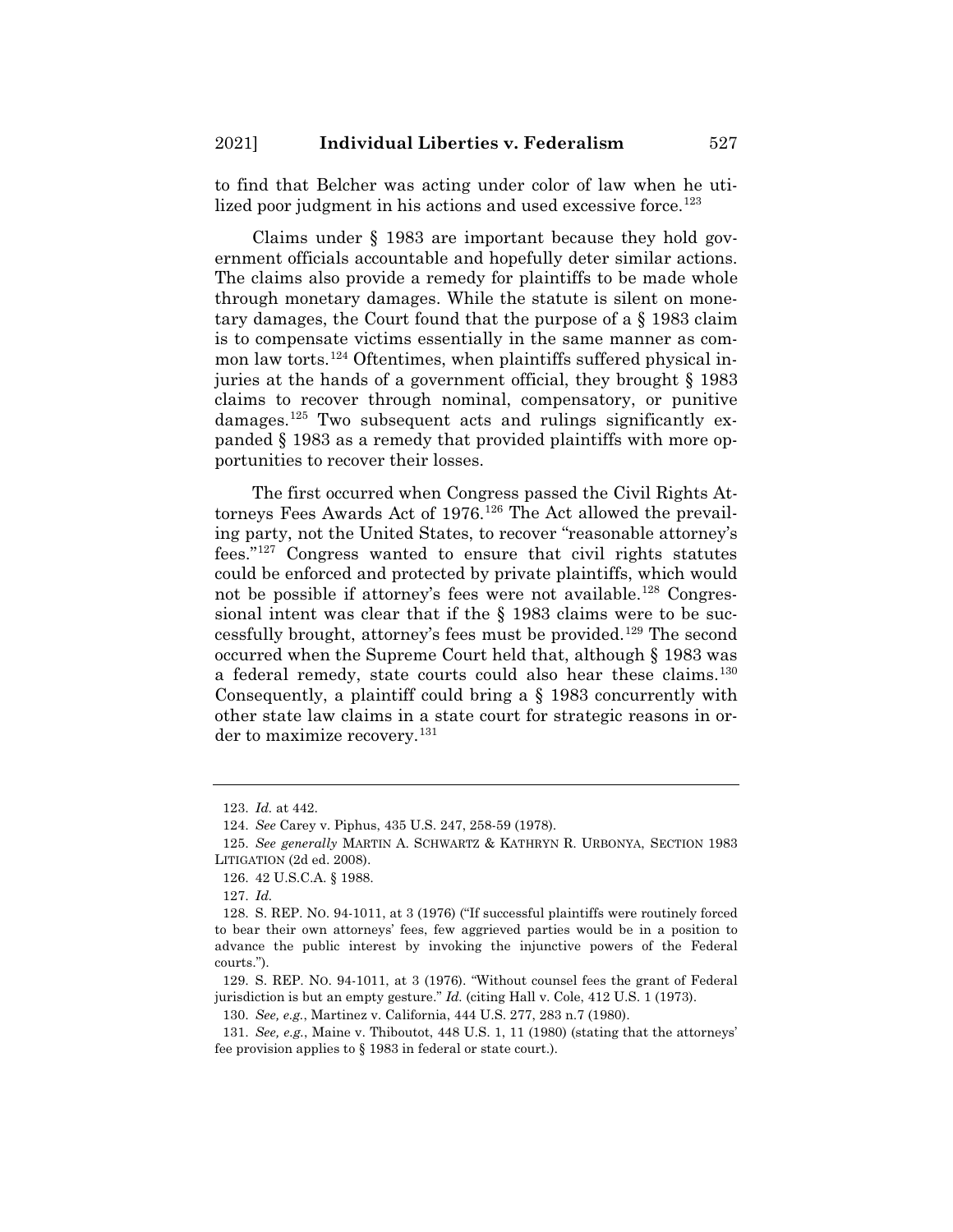Thus, the focus of both Congress and the Court during the decades following *Monroe* was to ensure plaintiffs a federal remedy for the deprivation of their constitutional rights. The expansion of "persons" guaranteed that individual officials would be held accountable and that municipalities and cities would be incentivized to protect their citizens. Moreover, the passage of the Civil Rights Attorneys Fees Awards Act of 1976 and the choice of courts rulings assured all their day in court –whether they were an incarcerated person, child, or person of color. The protection of constitutional rights of the citizens of the United States was more important than the sovereignty of an abusive state or its official actors.

#### **III. FEDERALISM REEMERGES**

Federalist concerns did not disappear with the Second Reconstruction.132 In response to these concerns, the Court began curtailing certain rights that could be enforced under § 1983 through court-made legislation.<sup>133</sup> Today, these same concerns are echoed in the opinions of Justices Gorsuch and Thomas.134 The patterns of the post-*Monroe* Court and the judicial opinions of Justices Gorsuch and Thomas provide a framework for how § 1983 can be attacked and potentially narrowed to its pre-*Monroe* interpretation.

## **A. WHAT DOES FEDERALISM MEAN TO JUSTICES GORSUCH AND THOMAS?**

Justices Thomas and Gorsuch are strong proponents of federalism.135 Federalism involves two countervailing principles of state sovereignty and federal supremacy both found in the Constitution.136 Federalists bolster their arguments by citing the Tenth Amendment which states "[t]he powers not delegated to the United States by the Constitution, nor prohibited by it to the

<sup>132.</sup> *Supra* Part II.B.

<sup>133.</sup> Harold S. Lewis, Jr. & Theodore Y. Blumoff, *Reshaping Section 1983's Asymmetry*, 140 U. PA. L. REV. 755, 767 (1992).

<sup>134.</sup> *Supra* Part III.A.

<sup>135.</sup> *See* Clarence Thomas et al., *The Second Annual William French Smith Memorial Lecture: A Conversation with Justice Clarence Thoma*s, 37 PEPP. L. REV. 7, 18 (2009); *see also* Wood v. Milyard, 721 F.3d 1190, 1192 (10th Cir. 2013).

<sup>136.</sup> Casey L. Westover, *Structural Interpretation and the New Federalism: Finding the Proper Balance Between State Sovereignty and Federal Supremacy*, 88 MARQ. L. REV. 693, 694 (2005).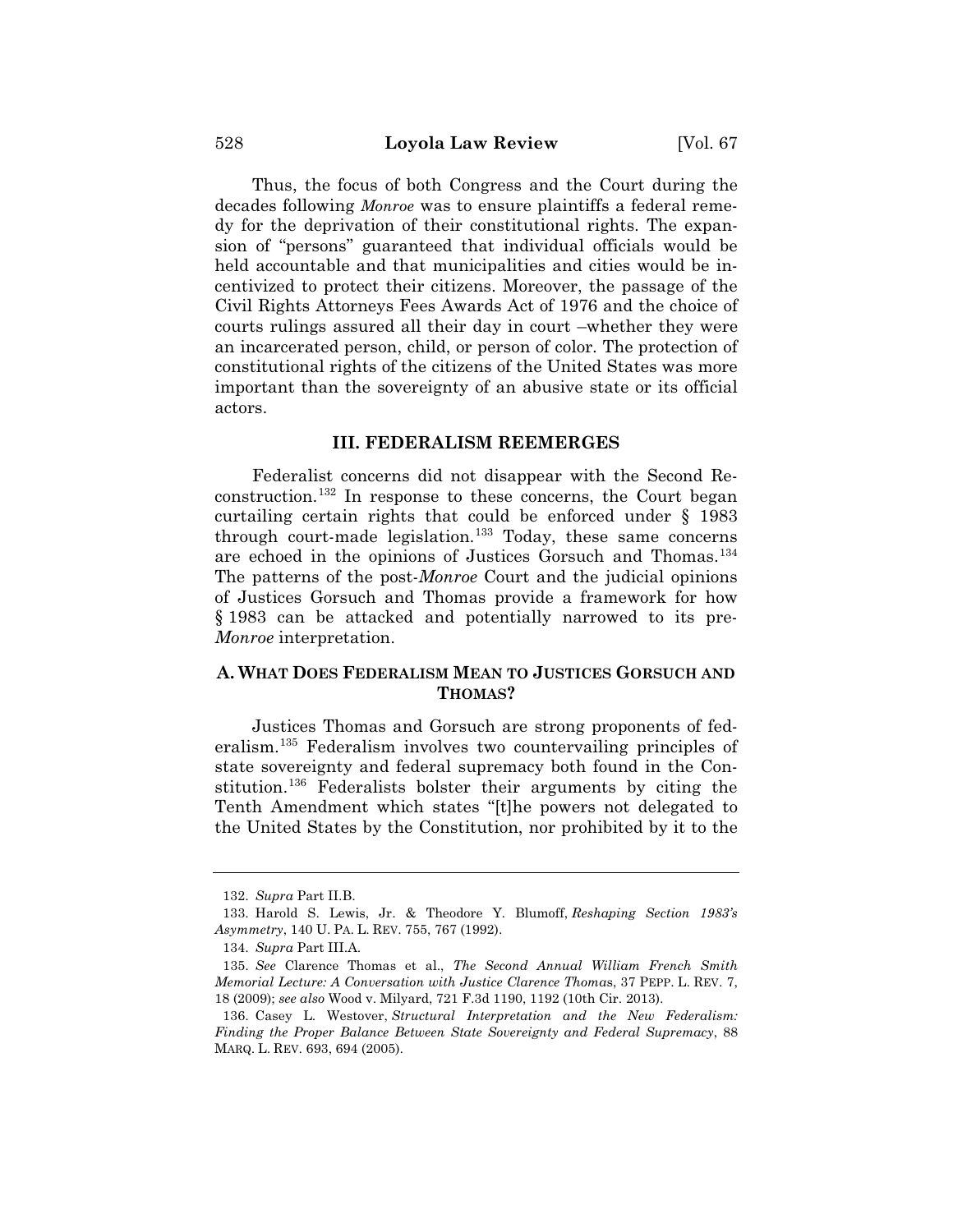States, are reserved to the States respectively, or to the people."137 Federalism, then, allows for the state and federal government to simultaneously govern its citizens without interfering "with each other's constitutionally permissible regulatory agenda."138 Notably, the current conservative ideas on federalism often focus entirely on state sovereignty with which laws that intrude upon states' rights are struck down by the Court.<sup>139</sup>

As a judge on the Tenth Circuit Court of Appeals, Justice Gorsuch consistently maintained a pro-federalism position and often weighed the balance of federalism and comity.140 Now, as a Supreme Court Justice, he has continued down this federalist path, championing states' rights and cautioning against Court decisions that do not uphold a federal government that is limited to its enumerated powers.<sup>141</sup> In his opinions, he intertwines the principles of federalism with the importance of individual liberties.142 Thus, Justice Gorsuch consistently focuses on the need for the federal courts to abstain from exercising jurisdiction if there is no "compelling" reason.<sup>143</sup> Justice Gorsuch seems to call for this balance of federalism in every potential case, whereas Justice Thomas takes a slightly different approach.

Justice Thomas adheres to the principles of federalism,  $^{144}$ and often cites to the Tenth Amendment in his opinions.145 When balancing the state and federal authority, Justice Thomas has of-

<sup>137.</sup> U.S. CONST. amend. X.

<sup>138.</sup> Nathaniel F. Sussman, *On Immigration, Information, and the New Jurisprudence of Federalism*, 93 S. CAL. L. REV. 129, 132 (2019).

<sup>139.</sup> *See id.*

<sup>140.</sup> Anthony Johnstone, *Hearing the States*, 45 PEPP. L. REV. 575, 591–92 (2018); *see also* Wood v. Milyard, 721 F.3d 1190, 1192 (10th Cir. 2013) ("As a matter of comity and federalism, then, we will usually hold our tongues about any potential federal law violation lurking in the background of a state procedural default."); United States v. Reese, 505 F. App'x 733, 737 (10th Cir. 2012); Genova v. Banner Health, 734 F.3d 1095, 1103 (10th Cir. 2013); Hill v. Kemp, 478 F.3d 1236, 1257 (10th Cir. 2007).

<sup>141.</sup> Johnstone, *supra* note 140, at 592.

<sup>142.</sup> *See* Virginia Uranium, Inc. v. Warren, 139 S. Ct. 1894, 1906 (2019).

<sup>143.</sup> Browder v. City of Albuquerque, 787 F.3d 1076, 1084 (10th Cir. 2015) ("Federal courts often abstain when they otherwise might proceed out of respect for comity and federalism and the absence of any compelling need for their services.").

<sup>144.</sup> Thomas et al., *supra* note 135, at 18 ("Whether it's federalism or separation of powers, it's so important that we realize that our great protection is that everyone stays within their assigned roles.").

<sup>145.</sup> Nw. Austin Mun. Util. Dist. No. One v. Holder, 557 U.S. 193, 217 (2009) (Thomas, J., dissenting).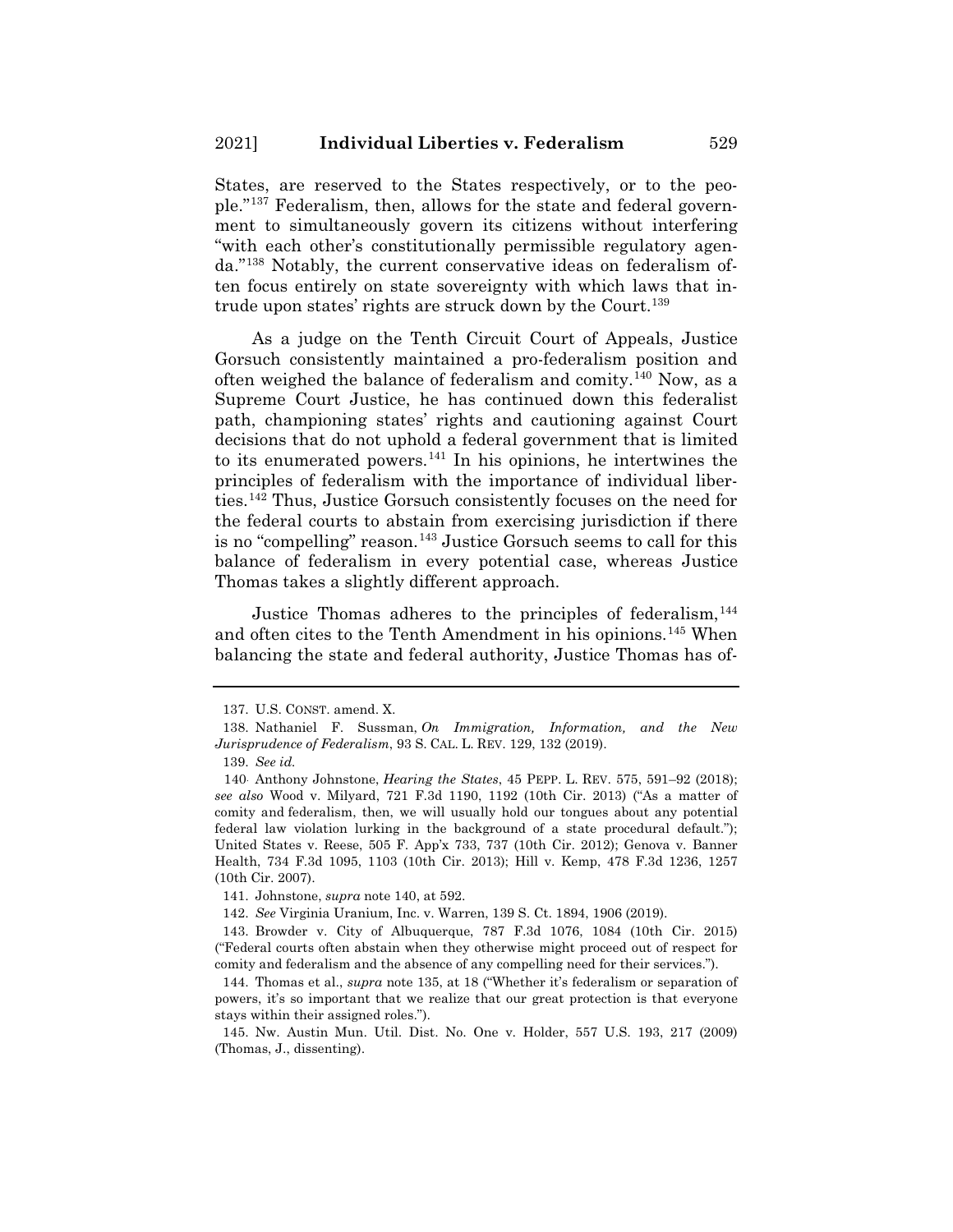ten stated that the imposition of the Civil War Amendments into the states' powers "exacts significant federalism costs."146 These sentiments are echoed in federal habeas cases where Justice Thomas has argued against "federal intrusion into state criminal affairs."147 Thus, it is no surprise that not long after Justice Thomas took the bench, he joined Justice Kennedy's concurrence concerning § 1983 and tortious acts by the state, which echoed the federalist concerns of Frankfurter in *Monroe*. 148

In *Albright v. Oliver*, the Court held that an arrest without probable cause did not constitute a violation of substantive due process rights and should have been brought under a Fourth Amendment claim.<sup>149</sup> Alternatively, Justice Kennedy determined that the state provided a tort remedy for malicious prosecution. Therefore, the claim could not be sustained under a § 1983 due process claim.150 Justice Kennedy's concurrence warned that opening up § 1983 claims to general tort law "would almost necessarily result in turning every alleged injury which may have been inflicted by a state official acting under 'color of law' into a violation of the Fourteenth Amendment."151 Furthermore, Justice Kennedy argued that injuries caused by random and unauthorized acts by government officials were better remedied by state law; conversely, injuries caused by state law, policy, or procedure could be brought under  $\S$  1983.<sup>152</sup> This opinion perfectly aligned with the Frankfurter dissent in *Monroe*.

<sup>146.</sup> *Id*. at 225 (Thomas, J., dissenting).

<sup>147.</sup> Davila v. Davis, 137 S. Ct. 2058, 2070 (2017).

<sup>148.</sup> *See generally* Albright v. Oliver, 510 U.S. 266 (1994). An informant told the defendant police officers that the plaintiff's father sold her cocaine and turned it over to the police, it was actually baking soda. Nevertheless, the defendants obtained an arrest warrant and went to the house where they found the named suspect to be an elderly man, who when questioned stated he had two sons. The defendants changed the name on the warrant to his son's name. The first son was in Chicago at the time of the alleged offense. The defendants then issued a warrant for the second son, the plaintiff. He turned himself in, posted bond and was ordered to not leave the state. The charges were subsequently dropped.

<sup>149.</sup> Albright v. Oliver, 510 U.S. 275 (1994).

<sup>150.</sup> *Id*. at 283 (Kennedy, J., concurring).

<sup>151.</sup> *Id.* at 284 (Kennedy, J., concurring) (quoting Parratt v. Taylor, 451 U.S. 527, 544 (1981)).

<sup>152.</sup> *Id.* at 283 (Kennedy, J., concurring).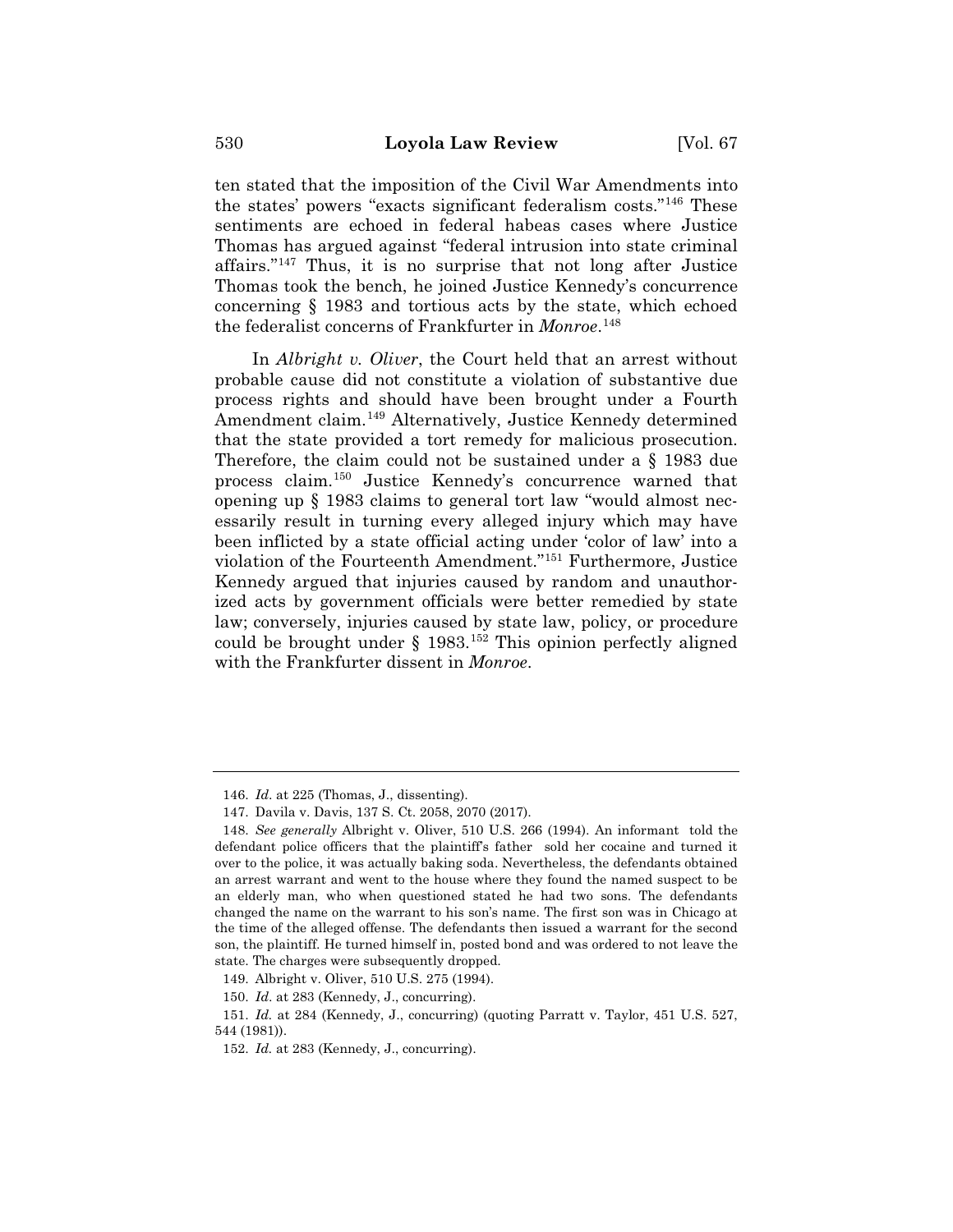Justice Frankfurter, the lone dissenter in *Monroe*, argued against the majority opinion because of federalism concerns.<sup>153</sup> Like the opponents of the Ku Klux Klan Act of 1871, Frankfurter disliked the idea of the federal courts being the primary mode of protecting the people and property of the states.154 While the dissent reiterated the fact that the officers' actions were heinous, Justice Frankfurter reasoned that the state court should have been the first avenue for remedy.155 Furthermore, the federal court should only be permitted to hear a § 1983 claim after the state has refused to redress the tortious act, or alternatively, if the state sanctioned the act by providing immunity.156 Cautioning against federal intervention in states' rights, the dissent argued that the Majority's decision would allow the state legislatures to harm citizens because the legislatures would not feel responsible for their citizens' wellbeing.157 Ultimately, Justice Frankfurter's trepidation about extending liability to government actors for rogue behavior laid a foundation for future Supreme Courts to limit accountability through judge-made legislation.

## **B. RESTRUCTURING SECTION 1983 IN THE FIGHT FOR FEDERALISM**

Under the guise of public policy and need to remedy past courts' failures, the Supreme Court has restructured the use of § 1983.158 The Court has engaged in legislative activity to create qualified immunity in order to protect government officials from suit due to fears regarding potential social costs.<sup>159</sup> Nowhere in the text of § 1983 is there mention of qualified immunity for government officials, yet the Court has upheld and expanded on this

155. *Id*. at 211 (Frankfurter, J., dissenting).

<sup>153.</sup> Monroe v. Pape, 365 U.S. 167, 229 (1961) (Frankfurter, J., dissenting) ("Indeed, the Ku Klux Act as a whole encountered in the course of its passage strenuous constitutional objections which focused precisely upon an assertedly unauthorized extension of federal judicial power into areas of exclusive state competence.").

<sup>154.</sup> *Id.* at 231 (Frankfurter, J., dissenting).

<sup>156.</sup> *Id.*

<sup>157.</sup> *Monroe*, 365 U.S. at 234 (Frankfurter, J., dissenting).

<sup>158.</sup> Lewis, *supra* note 133, at 764-65.

<sup>159.</sup> *See* Harlow v. Fitzgerald, 457 U.S. 800, 814 (1982). These costs include the "expenses of litigation, the diversion of official energy from pressing public issues, and the deterrence of able citizens from acceptance of public office." *Id.*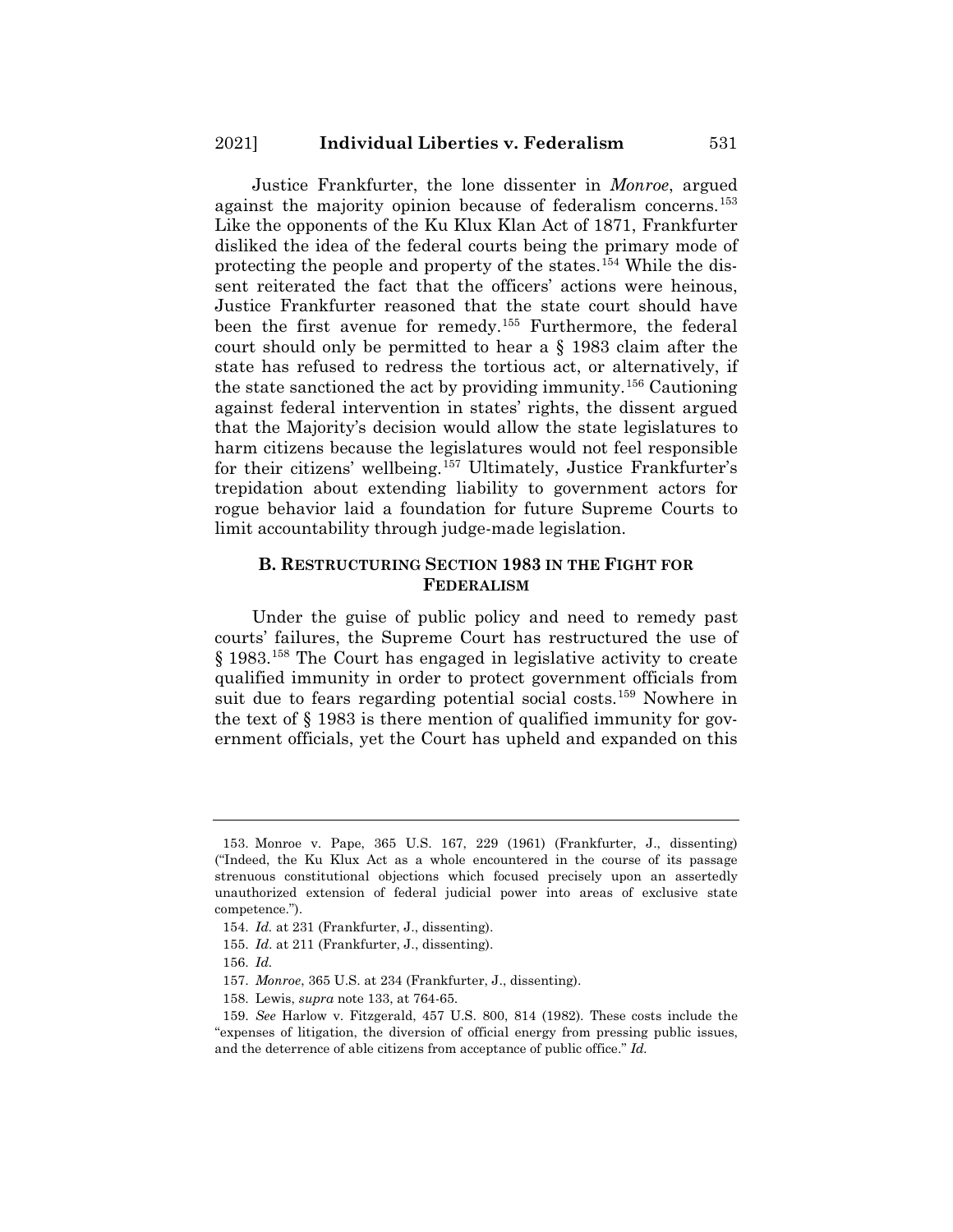judge- made rule for many years.<sup>160</sup> Justice Scalia argued that the invention of qualified immunity by the court was proper because it would help correct the errors of *Monroe*. <sup>161</sup> Basically, by expanding the definition of "persons" to include entities, the Court has broadened the spectrum of actors who may be held liable.<sup>162</sup> Conversely, the Court has made bringing a § 1983 claim against a state actor more difficult by limiting the official's liability only to circumstances when they're acting in accordance with an official policy, custom, or law.163 Again, this was judicially created under the pretext of federalism for fear of "intrusive interference with vigorous state administration of public functions."164 Conversely, Justice Gorsuch and Justice Thomas would appear to go beyond judge- made law and simply reverse years of precedent and stare decisis in regards to § 1983.

While serving on the Tenth Circuit Court of Appeals, Justice Gorsuch was quick to criticize § 1983 claims that plaintiffs could have brought in state courts. His criticism of *Monroe* first appeared in *SECSYS, LLC v. Vigil*. <sup>165</sup> There, the plaintiffs filed a § 1983 cause of action against two government actors for violation of the Equal Protection Clause.166 The plaintiff's claim was based on a theory of extortion, which Justice Gorsuch seemed to find preposterous.167 Furthermore, when analyzing the applicability of § 1983, Justice Gorsuch stated: "But, of course, that's exactly how § 1983 has been long read (though over the occasional objection)."168 These occasional objections, to which Justice Gorsuch re-

165. SECSYS, LLC v. Vigil, 666 F.3d 678, 684 (10th Cir. 2012).

<sup>160.</sup> Joanna C. Schwartz, *The Case Against Qualified Immunity*, 93 NOTRE DAME L. REV. 1797, 1803 (2018). "Section 1983 creates a species of tort liability that on its face admits of no immunities." Wyatt v. Cole, 504 U.S. 158, 163 (1992).

<sup>161.</sup> Crawford-El v. Britton, 523 U.S. 574, 611 (1998) (Scalia, J., dissenting) (Justice Scalia's dissent argued that *Monroe v. Pape* was wrongly decided because it allowed claims against individuals who acted without the authority of law or even against the state law).

<sup>162.</sup> Monell v. Dep't of Soc. Servs. of City of New York, 436 U.S. 658, 691 (1978).

<sup>163.</sup> *Id.* "[T]o keep the peace, an obligation Congress chose not to impose because it thought imposition of such an obligation unconstitutional." *Id.* at 693.

<sup>164.</sup> Lewis, *supra* note 133, at 801.

<sup>166.</sup> *Id.* at 683.

<sup>167.</sup> *See id.* ("But until now, nearly 150 years after the Fourteenth Amendment's adoption, it's never been thought that extortion *also* violates the Constitution's Equal Protection Clause as a matter of course.").

<sup>168.</sup> *Id.* at 684 (citing Monroe v. Pape, 365 U.S. 167, 224–58 (1961) (Frankfurter, J., dissenting); Crawford-El v. Britton, 523 U.S. 574, 611 (1998) (Scalia, J., dissenting).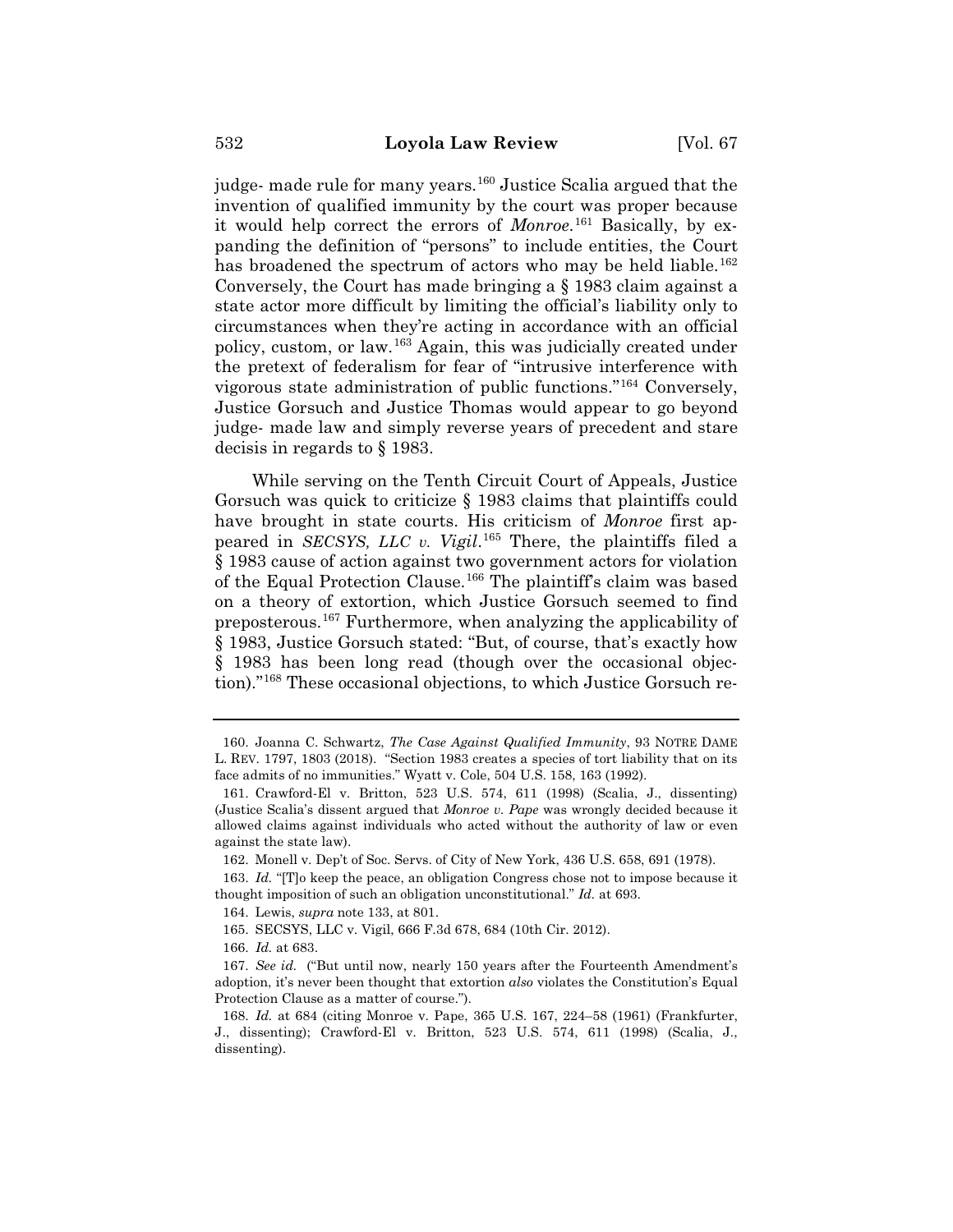fers, are opinions by the late Justice Scalia who was joined by Justice Thomas.<sup>169</sup>

Similarly, in *Browder v. City of Albuquerque*, Justice Gorsuch provided an analysis on § 1983 that could potentially lead to overturning *Monroe v. Pape*. <sup>170</sup> In a concurring opinion, Justice Gorsuch stated that the authority to provide a remedy does not always create a duty to do so.171 Moreover, Justice Gorsuch called for the court to respect the ideas of federalism and defer to the state when there is no compelling need to infringe upon state courts.172 In the opinion, he proposed that unless it can be shown that the state court is acting discriminately towards certain claims, the federal court should not hear cases with a state law remedy.173 Alarmingly, Justice Gorsuch seemed to ignore the history of § 1983 and the failure of state courts to remedy the many wrongs perpetuated by the Ku Klux Klan when he stated that "we have state courts ready and willing to vindicate those same [constitutional] rights using a deep and rich common law that's been battle tested through the centuries."174

Justice Thomas has stated his willingness to diverge from precedent in his desire to uphold principles of Federalism and the Constitution.175 His addition to the Court in the 1990s has seen him "rip up whole fields of American law, especially to reduce the scope of federal regulation."176 For example, while he has noted the "importance of stare decisis to the stability of our Nation's legal system," Justice Thomas has also stated that "stare decisis is only an 'adjunct' of our duty as judges to decide by our best lights what the Constitution means."<sup>177</sup> In fact, Justice Thomas's method for overturning precedent is systematic: he starts by examining the text of the statute, then the history and traditions behind it, then finally revisits earlier precedents to find the true mean-

<sup>169.</sup> Crawford-El v. Britton, 523 U.S. 574, 611 (1998) (Scalia, J., dissenting).

<sup>170.</sup> *See* Browder v. City of Albuquerque, 787 F.3d 1076 (10th Cir. 2015).

<sup>171.</sup> *Id.* at 1084.

<sup>172.</sup> *See id.* (citing Younger v. Harris, 401 U.S. 37, 44 (1971)).

<sup>173.</sup> *Browder*, 787 F.3d at 1084. Justice Gorsuch also stated that if a state created a statutory immunity that was not recognized by the Constitution that a claim could be brought in federal court. *Id.*

<sup>174.</sup> *Id.*

<sup>175.</sup> Thomas et al., *supra* note 135, at 20.

<sup>176.</sup> Emily Bazelon, *How Will Trump's Supreme Court Remake America?,* N.Y. TIMES (Feb. 28, 2020), https://nyti.ms/2wUtN7D.

<sup>177.</sup> McDonald v. City of Chicago, Ill., 561 U.S. 742, 812 (2010).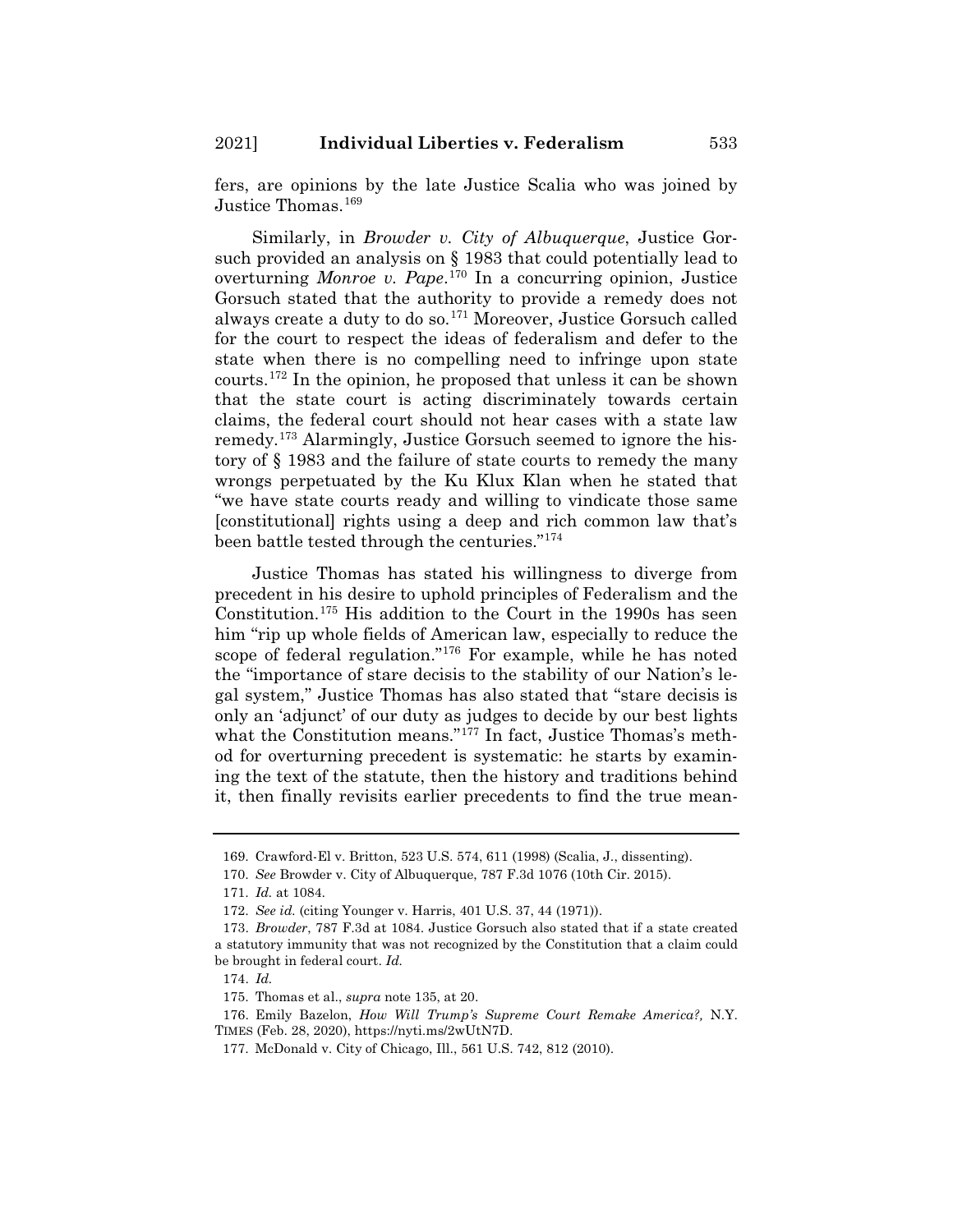ing.178 Moreover, his willingness to overturn major legislation and precedent is based on the theory that past Supreme Courts came to the wrong conclusions of law and allowed Congress to legislate beyond their power.179

Recently, Justice Gorsuch joined in Justice Thomas's concurring opinion, putting their radical views on display.180 In *Hernandez v. Mesa*, a fifteen- year- old child was playing a game with his friends that involved running between the border of Mexico and the United States.<sup>181</sup> The defendant, a border patrol agent, saw the boys playing in the culvert and went to detain them when they crossed onto the United States side to touch the border fence.182 The boys quickly ran back to the Mexico side and the defendant shot one of them in the face.183 Both the Executive Branch and the courts declined to pursue either criminal charges or extradition; thus, the parents brought suit under § 1983 for violation of Fourth and Fifth Amendment rights.184 The Majority refused to extend *Bivens*<sup>185</sup> to a cross border shooting that implicated both foreign relations and national security; therefore, the claim was dismissed.186

The concurrence analyzed the Court's history and found that subsequent decisions have rejected the extension of *Bivens*. <sup>187</sup> Citing a variety of cases that further narrowed Bivens and its applicability, Justice Thomas argued that the precedential value is useless because the foundation and scope have been undermined.<sup>188</sup> Notably, Justice Thomas would have gone further to re-

<sup>178.</sup> Thomas et al., *supra* note 135, at 20.

<sup>179.</sup> *Id.* at 23-24.

<sup>180.</sup> *See* Hernandez v. Mesa, 140 S. Ct. 735 (2020) (Thomas, J., concurring).

<sup>181.</sup> *Hernandez*, 140 S. Ct. at 753 (Ginsberg, J., dissenting).

<sup>182.</sup> *Id.*

<sup>183.</sup> *Id.*

<sup>184.</sup> *Id*.

<sup>185.</sup> *Bivens v. Six Unknown Fed. Agents of the Federal Bureau of Narcotics*, is a case that was similar to *Monroe v. Pape*, except for the tortious acts were committed by federal agents. 403 U.S. 388, 394 (1971). It created the concept of a "constitutional tort." Consequently, after this decision when federal officials acted unconstitutionally and violated a citizen's rights, they could now be liable not just their tortious activity, but for their constitutional violations of the Fifth Amendment's Due Process Clause and the Eighth Amendment's ban against cruel and unusual punishment. *Id.*

<sup>186.</sup> *Hernandez*, 140 S. Ct. at 750.

<sup>187.</sup> *Id.* (Thomas, J., concurring).

<sup>188.</sup> *Id.* (Thomas, J., concurring).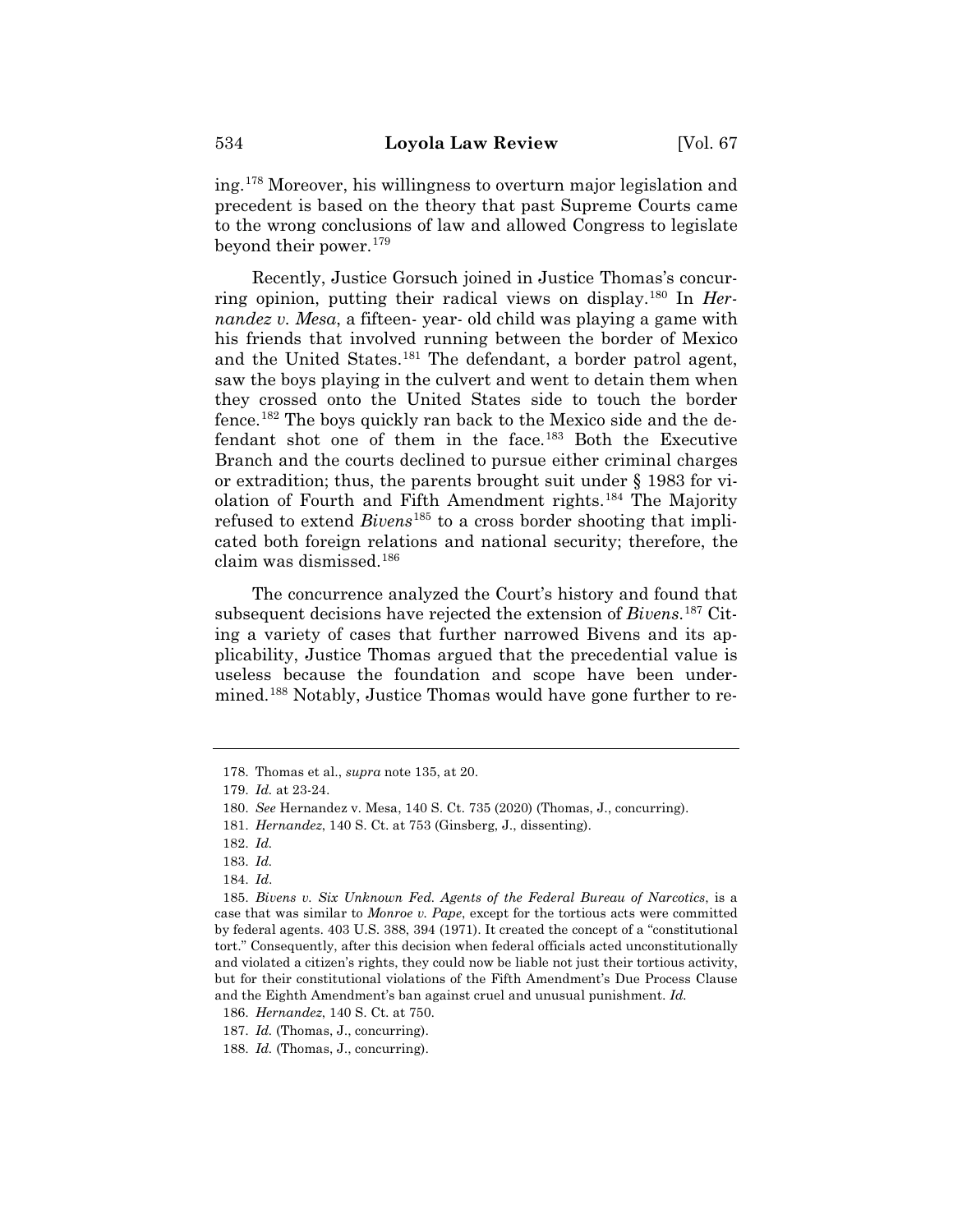verse *Bivens*. <sup>189</sup> Justice Thomas stated that "[s]tare decisis provides no 'veneer of respectability to our continued application of these demonstrably incorrect precedents."190 Consequently, Justice Thomas concluded that *Bivens* was wrongly decided and had been curtailed by successive decisions; consequently, the Court should overrule it.<sup>191</sup> This opinion sheds light on a strategy that Justice Gorsuch and Justice Thomas could employ in order to overrule Monroe.

#### **C. THE NEW FEDERALIST COURT AND THE THREAT TO** *MONROE*

Justice Thomas has made it clear that he is willing to overrule precedent that he feels was wrongly decided.<sup>192</sup> Importantly, Justice Scalia's dissenting opinion in *Crawford-El v. Britton*, which Justice Thomas joined, claimed that  $\S$  1983 was a judicially created statute.193 This is the same opinion that Justice Gorsuch has cited to in his Tenth Circuit Court of Appeals opinions.<sup>194</sup> As a federalist and staunch textualist, Justice Thomas would likely view *Monroe* as wrongly decided. Consequently, Justice Thomas has cautioned against forging ahead when prior Supreme Courts have arrived at incorrect conclusions.<sup>195</sup> Likewise, Justice Gorsuch would only allow federal court jurisdiction to a § 1983 claim if there was a history of discrimination by the state towards that type of claim.196 Juxtaposing these two ideas, it is highly likely that Justices Gorsuch and Thomas would seek to overturn the holding in *Monroe* that allows for a federal remedy to be supplementary to any state law remedy. Moreover, both Justices believe that the federal government should abstain where there is no enumerated power. Thus, it seems likely that Justice Thomas could argue that the Court should return to a pre-*Monroe* interpretation of Section 1983, where unauthorized acts by a state or government official would not be implicated under the Fourteenth Amendment's Section Five power.<sup>197</sup>

<sup>189</sup>*. Id.* (Thomas, J., concurring).

<sup>190.</sup> *Id.* (Thomas, J., concurring) (quoting Gamble v. United States, 139 S. Ct. 1960 (2019) (Thomas, J., concurring)).

<sup>191.</sup> Hernandez v. Mesa, 140 S. Ct. 735, 750 (2020) (Thomas, J., concurring).

<sup>192.</sup> *Supra* Part III.B.

<sup>193.</sup> Crawford-El v. Britton, 523 U.S. 574, 611-12 (1998) (Scalia, J., dissenting).

<sup>194.</sup> *See* SECSYS, LLC v. Vigil, 666 F.3d 678, 684 (10th Cir. 2012).

<sup>195.</sup> *Supra* Part III.B.

<sup>196.</sup> *Id.*

<sup>197.</sup> Barney v. City of New York, 193 U.S. 430 (1904); *see supra* Part III.B.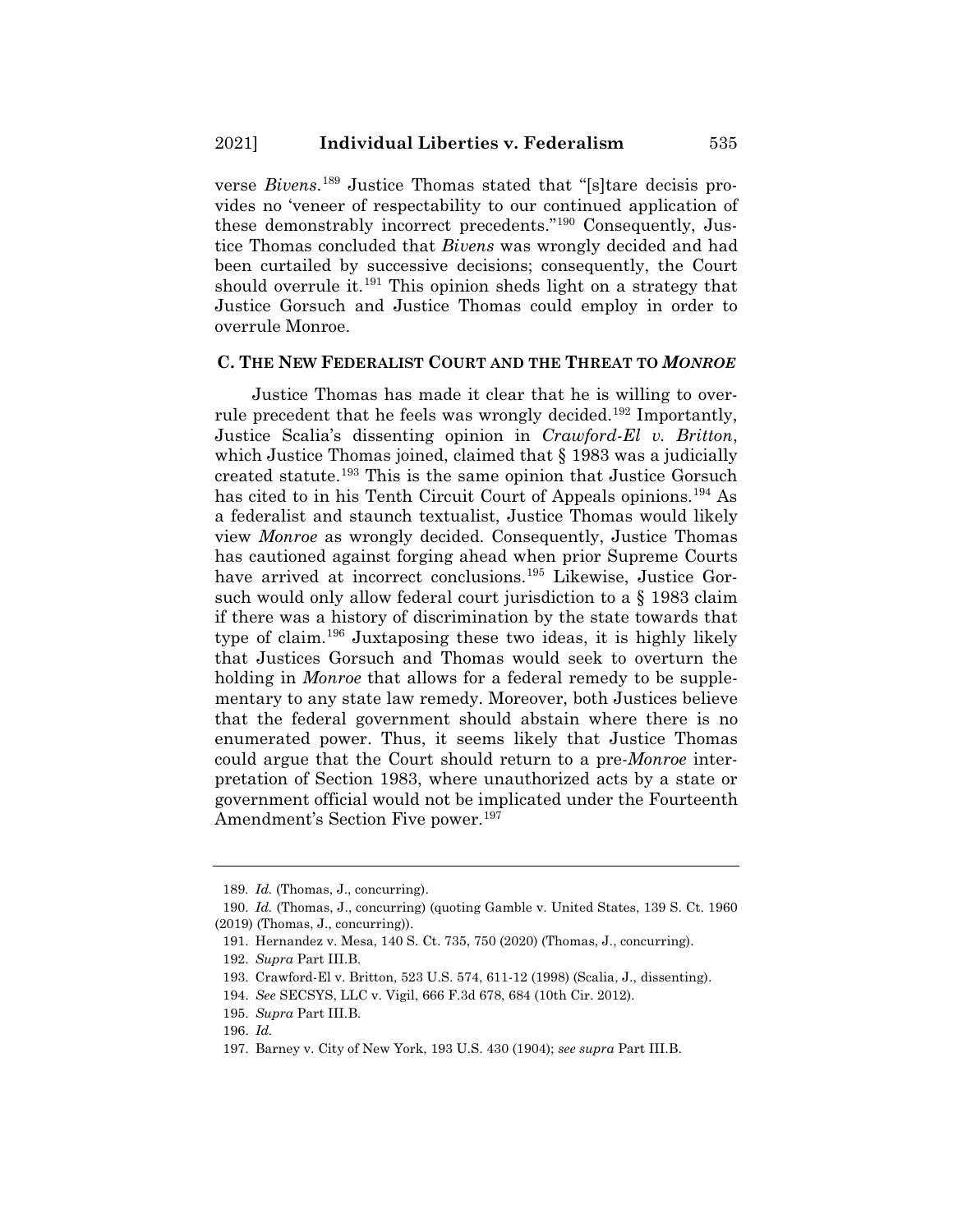Potentially, a future  $\S$  1983 claim that alleges tortious misconduct by a state actor, where a state remedy is available, could provide an opportunity for Justices Gorsuch and Thomas to reverse *Monroe*. Obviously, two Justices would not be sufficient for a majority opinion; however, the addition of two more federalists, Justices Kavanaugh and Amy Coney Barrett, could pave the way for this disastrous change. Justice Kavanaugh has had limited involvement with § 1983 claims while serving in the D.C. Circuit Court of Appeals, but he has stated that "the separation of powers and federalism-are not mere matters of etiquette or architecture, but are essential to protecting individual liberty."198 Furthermore, both Justices Kavanaugh and Barret have labeled themselves strict textualists<sup>199</sup> following in the footsteps of Justice Scalia,  $200$ another opponent of *Monroe*. Similarly, Justice Amy Coney Barrett has had limited involvement with § 1983 claims as she was nominated in 2017 to the Seventh Circuit. Notably, in an article exploring whether the Supreme Court should overturn precedent, Justice Barrett stated "that a justice's duty is to the Constitution and that it is thus more legitimate for her to enforce her best understanding of the Constitution rather than a precedent she thinks clearly in conflict with it."201 Accordingly, with the addition of these more recent textualist judges, there is reason to be concerned that § 1983 is in danger.

It is of note that all three Justices mentioned in this Comment are members of The Federalist Society,<sup>202</sup> a conservative legal group "dedicated to reforming the current legal order."203 The

<sup>198.</sup> Brett M. Kavanaugh, *Keynote Address: Two Challenges for the Judge As Umpire: Statutory Ambiguity and Constitutional Exceptions*, 92 NOTRE DAME L. REV. 1907, 1909 (2017).

<sup>199. &</sup>quot;The text of a law is the law. As Justice Kagan recently stated, 'we're all textualists now.'" *Id.* at 1910.

<sup>200.</sup> *Id.*; Justice Barrett clerked for the late-Justice Scalia and in her address to the Senate called herself a textualist. Alex Swoyer, *Amy Coney Barrett Tells Senators She's an Originalist*, WASH. TIMES (Oct. 13, 2020), https://www.washingtontimes.com /news/2020/oct/13/amy-coney-barrett-tells-senators-shes-originalist/.

<sup>201.</sup> Amy Coney Barrett, *Precedent and Jurisprudential Disagreement*, 91 TEX. L. REV. 1711, 1728 (2013).

<sup>202.</sup> Lawrence Baum & Neal Devins, *The Federalist Society Majority*, SLATE (July 06, 2018), https://slate.com/news-and-politics/2018/07/the-federalist-society-will-soonhave-a-5-4-stranglehold-on-the-supreme-court.html.

<sup>203.</sup> *Background*, FEDERALIST SOC'Y, https://fedsoc.org/our-background (last visited March 13, 2021). "We are committed to the principles that the state exists to preserve freedom, that the separation of governmental powers is central to our Constitution, and that it is emphatically the province and duty of the judiciary to say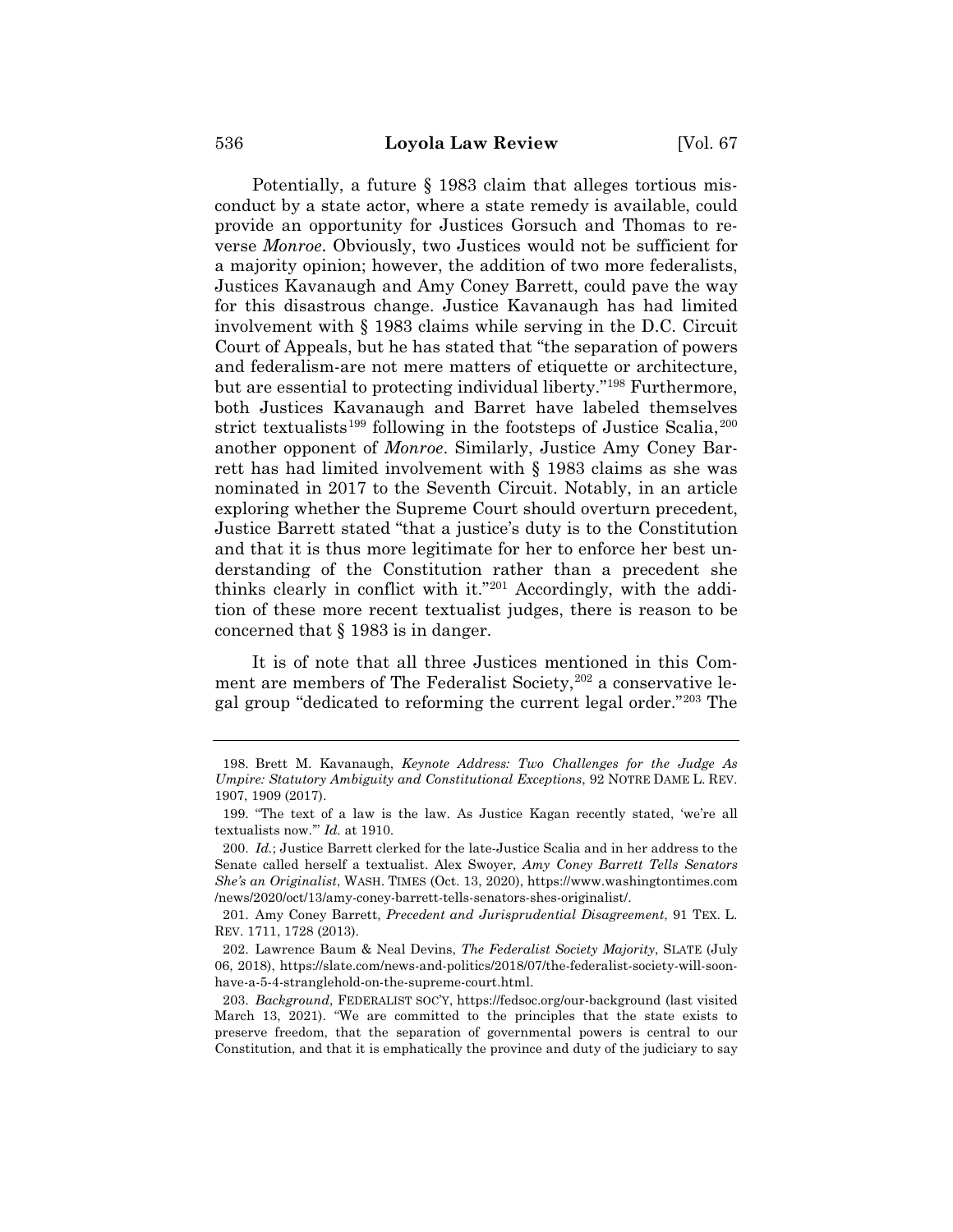society was founded on the belief that the Constitution relies on a separation of powers, where the individual states are empowered to preserve freedom.204 The mission of The Federalist Society is two-fold. First, to ensure that the principles of federalism are paramount in the judiciary. Second, that the judiciary engages in statutory interpretation "to say what the law is, not what it should be."205 The following analysis will focus on how these two ideals are actually maintained in the current interpretation of § 1983, as read in *Monroe*. Furthermore, Part IV will discuss the consequences of returning to the Pre*-Monroe* Era.

## **IV. THE LEGAL AND SOCIETAL CONSEQUENCE OF RETURNING TO PRE-***MONROE* **ERA**

#### **A. THE HISTORICAL CONTEXT OF** *MONROE V. PAPE*

In *Monroe*, the Court gave three reasons why a § 1983 remedy should be available regardless of the availability of a state court remedy.206 It looked to the historical purpose of enactment such as (1) to redress unconstitutional state laws; (2) to provide a federal forum where there was no state court remedy; and (3) to provide a federal remedy when the state remedy was only available in theory, not in practice.<sup>207</sup> Frankfurter's dissent, so often quoted by federalist judges today, takes these three aims and twists them to fit the narrative that where a state remedy is available, a § 1983 claim is not proper.208 However, while Frankfurter explained the facts thoroughly, he failed to see the broader systemic practice of police torture that was perpetuated by Pape and his officers during the same time period.

The Chicago police force faced many charges of racism, police brutality, and illegal interrogations during this era.<sup>209</sup> Mr. Monroe was attacked in 1958, ten years before Pape committed a sim-

what the law is, not what it should be. The Society seeks to promote awareness of these principles and to further their application through its activities." *Id.*

<sup>204.</sup> *About Us*, FEDERALIST SOC'Y, https://fedsoc.org/about-us (last visited May 2, 2020).

<sup>205.</sup> *Id.*

<sup>206.</sup> Monroe v. Pape, 365 U.S. 167, 173 (1961).

<sup>207.</sup> *Id.* at 273-74.

<sup>208.</sup> *Supra* Part III.A.

<sup>209.</sup> MEG MARIE ADAMS, THE PATROLMEN'S REVOLT: CHICAGO POLICE AND THE LABOR AND URBAN CRISIS OF THE LATE TWENTIETH CENTURY 49-50 (2012), https:/ /digitalassets.lib.berkeley.edu/etd/ucb/text/Adams\_berkeley \_0028E\_12894.pdf.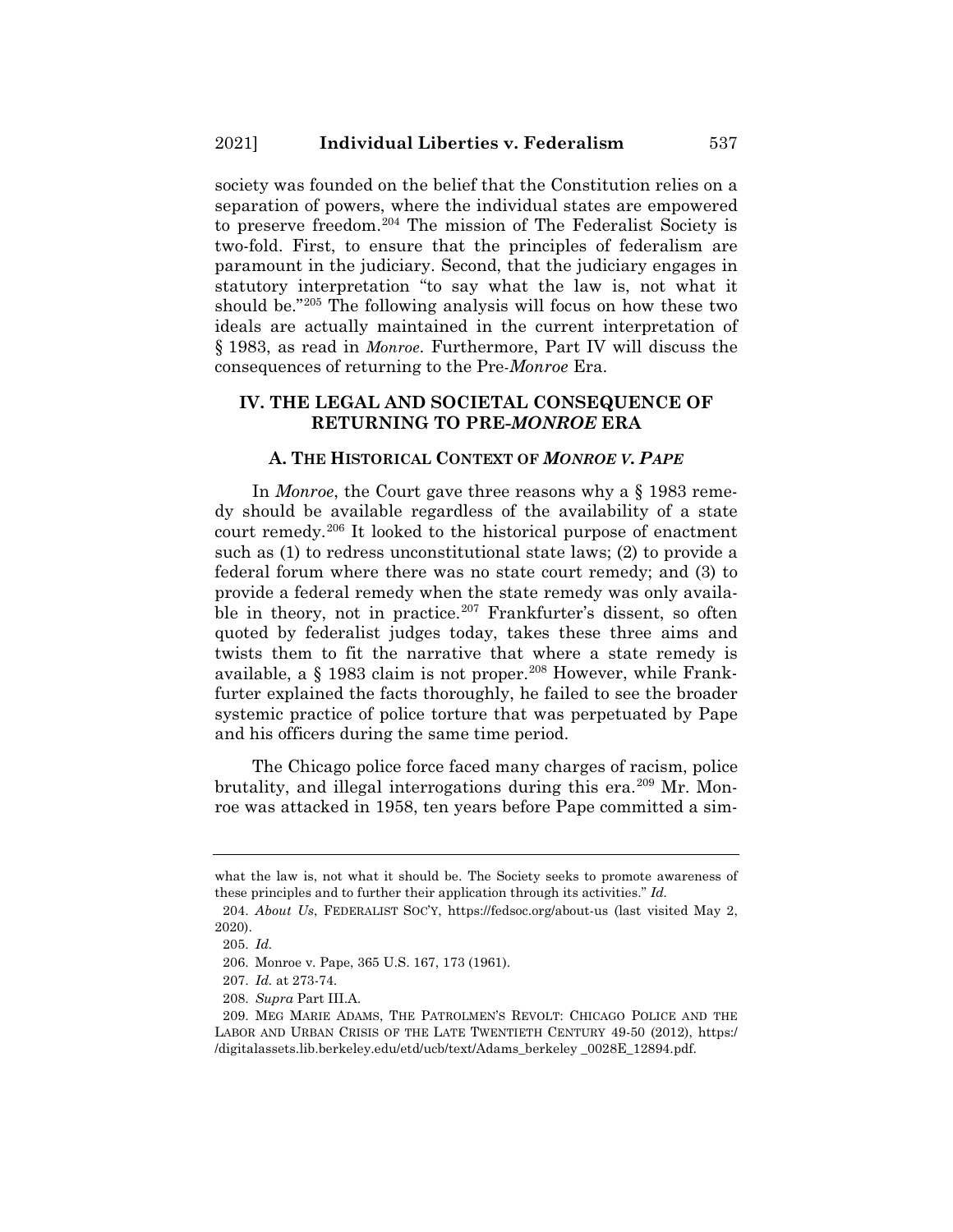ilar assault on Renoro Lolli.<sup>210</sup> There were two other instances of Pape<sup>211</sup> and his officers arresting individuals and torturing them until they confessed.212 The difference between Mr. Monroe and these men is that they made confessions during these torturous interrogations.213 During their trials, they attempted to persuade the judges and juries that the officers tortured them until they confessed; however, all three trials resulted in convictions.<sup>214</sup> These stories demonstrate that systemic violations are often imperceptible and deny victims of state- sanctioned violence a remedy.

These stories are imperative for Justices to consider when interpreting the law. Justice Gorsuch believes that, unless the state has a pattern of discrimination in rejecting certain claims, potential § 1983 plaintiffs should first proceed to state law remedies for the tortious conduct of government officials.215 However, the historical context of *Monroe* shows just how difficult it can be to prove a habit of discrimination. The issues that were prevalent during *Monroe,* including police corruption, have not faded in the past fifty years.<sup>216</sup> In 2020 the brutal deaths of George Floyd<sup>217</sup>, Breonna Taylor<sup>218</sup>, and Ahmaud Arbery<sup>219</sup> prove that Black

214. *Id.*

216. *Supra* Part IV. B.

<sup>210.</sup> Elizabeth Dale, *Monroe v. Pape & Police Torture,* PATTERN & PRACTICE: RECLAIMING THE LOST HISTORY OF POLICE TORTURE IN CHICAGO, 1871-1971 (June 2, 2017), https://patternpractice.org/2017/06/02/monroe-v-pape-police-torture/.

<sup>211.</sup> In 1954, Pape set up an ambush to catch a burglary suspect who had killed a police officer. He told his men that he wanted him dead or alive and ultimately shot him from a second-floor window. Amedo, the fugitive, was killed by subsequent officers also firing. At the scene, Pape stated: "We had a score to settle." Stephan Benzkofer, *Legendary Lawmen, Part 6: Frank Pape*, CHI. TRIBUNE (Jan. 1, 2012), https://www.chicagotribune.com/ct-per-flash-lawmen-frankpape-0101-20120102 story.html.

<sup>212.</sup> Dale, *supra* note 210.

<sup>213.</sup> *Id.*

<sup>215.</sup> *Supra* Part III.B.

<sup>217.</sup> Bill Chappell, *Chauvin And 3 Former Officers Face New Charges Over George Floyd's Death*, NPR (June 3, 2020), https://web.archive.org/web/20200605200715 /https://www.npr.org/2020/06/03/868910542/chauvin-and-3-former-officers-face-newcharges-over-george-floyds-death.

<sup>218.</sup> Richard A. Oppel Jr., Derrick Bryson Taylor and Nicholas Bogel-Burroughs, *What to Know About Breonna Taylor's Death,* N.Y. TIMES (Jan. 6, 2021), https:/ /www.nytimes.com/article/breonna-taylor-police.html.

<sup>219.</sup> Janelle Griffith, *Ahmaud Arbery Shooting: A Timeline of the Case*, NBC NEWS (May 11, 2020), https://www.nbcnews.com/news/us-news/ahmaud-arbery-shootingtimeline-case-n1204306.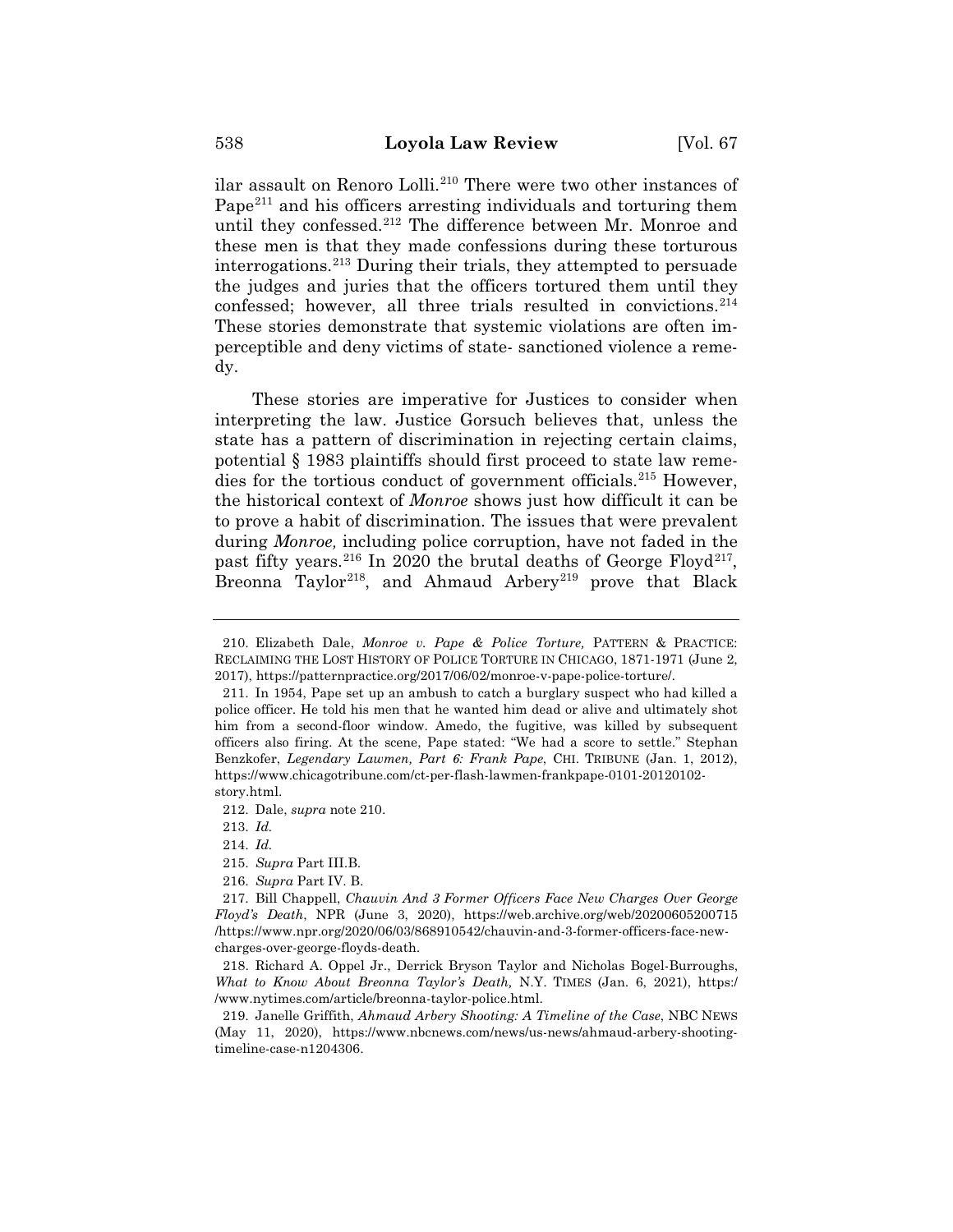Americans are still being subjected to state- sanctioned violence just like Mr. Monroe and Emmett Till. States and their officials continue to deprive citizens of their constitutional rights through their tortious acts, which is why vulnerable citizens of the United States need protections as national citizens first and foremost.

# **B. THE CASE FOR PROTECTIONS OF INDIVIDUAL LIBERTIES FOR NATIONAL CITIZENS**

Over one hundred years have passed since Congress wrote § 1983; it would, therefore, behoove the Court to take a holistic approach to its interpretation. It appears that certain federalist judges would like to return to a pre-*Monroe* era,<sup>220</sup> which placed state sovereignty over the protection of its citizens. However, the Fourteenth Amendment was enacted to protect the enumerated rights of citizens from a controlling state.<sup>221</sup> Furthermore, the Fourteenth Amendment gave Congress more power to protect its citizens because, prior to enaction, the federal government had no enforcement mechanism.222 In essence, the federalist argument places states' rights over the individual liberties of U.S. citizens.

Critics of federalism have often noted that throughout American history, the beneficiaries of federalism have been white racists because federalist principles allow individual states the choice of whose liberties to protect and whose liberties to oppress.223 Federalists would argue that because U.S. citizens can move between the states, citizens are free to find a state with policies that align with their beliefs.<sup>224</sup> In this way, federalism works to promote autonomy and restrains majoritarianism by protecting "geographically-based group interests."225 The principles of civil

<sup>220.</sup> *Supra* Part III.B.

<sup>221.</sup> Kurt T. Lash, *Federalism and the Original Fourteenth Amendment,* 42 HARV. J.L. & PUB. POL'Y 69, 75 (2019)

<sup>222.</sup> *Id.* at 72.

<sup>223.</sup> Ilya Somin, *Making Federalism Great Again: How the Trump Administration's Attack on Sanctuary Cities Unintentionally Strengthened Judicial Protection for State Autonomy*, 97 TEX. L. REV. 1247, 1291 (2019) ("As the leading political scientist William Riker famously put it in 1964, '[t]he main beneficiary [of federalism] throughout American history has been the Southern whites, who have been given the freedom to oppress Negroes False [I]f in the United States one approves of Southern white racists, then one should approve of American federalism.'").

<sup>224.</sup> Nathaniel F. Sussman, *On Immigration, Information, and the New Jurisprudence of Federalism*, 93 S. CAL. L. REV. 129, 132 (2019).

<sup>225.</sup> James F. Blumstein, *Federalism and Civil Rights: Complementary and Competing Paradigms*, 47 VAND. L. REV. 1251, 1300 (1994).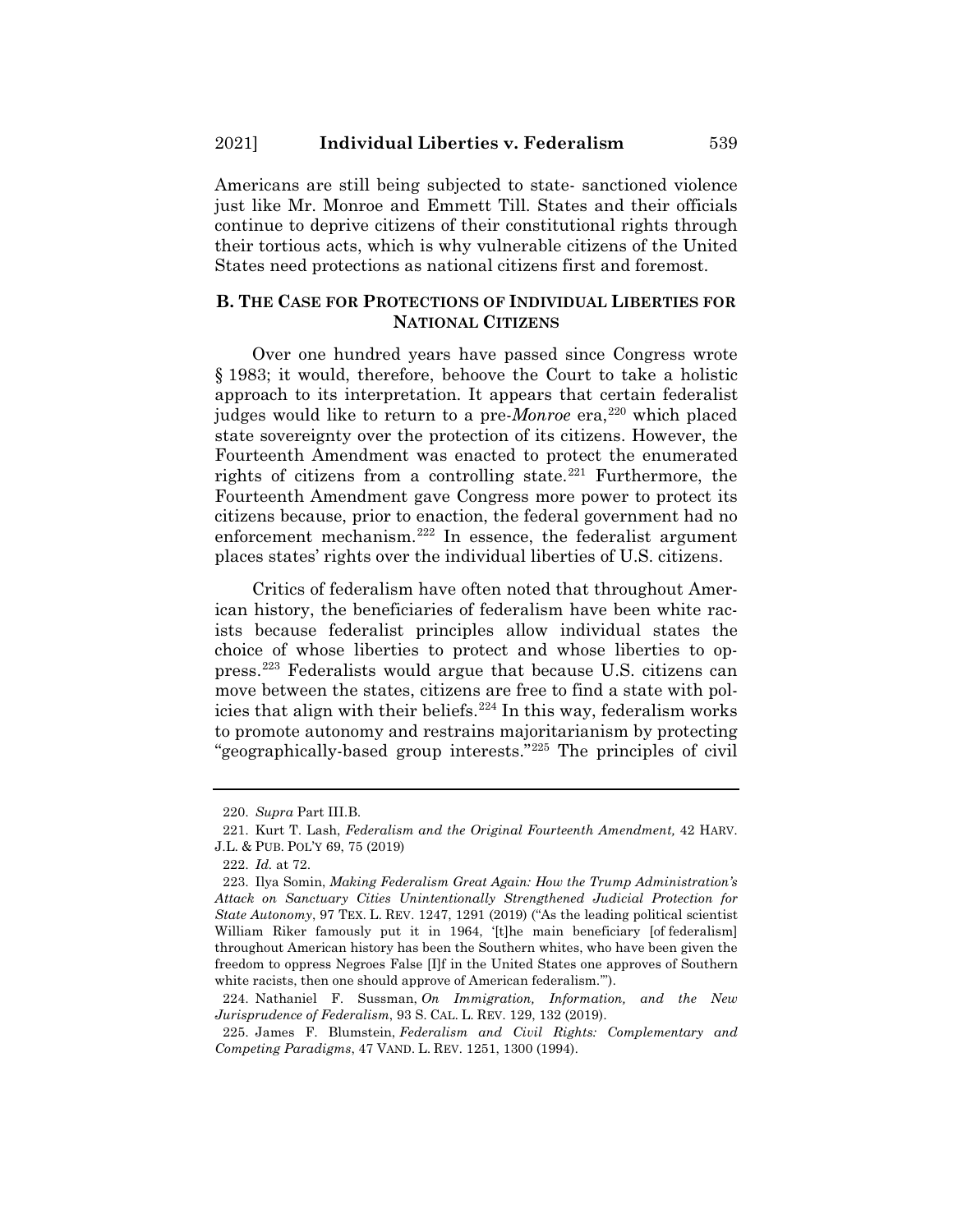rights are similar in that statutes like § 1983 protect individual autonomy from majoritarianism rule of states' racist, sexist, and classist policies that deprive individuals of their constitutional rights.226 Again, the purpose behind the Reconstruction and the Civil War Amendments was to protect the fundamental rights of all people from state infringement by granting authority to the federal government.<sup>227</sup> Instead of viewing  $\S$  1983 as an encroachment on states' rights, Justices Gorsuch and Thomas should view it as a protection of the individual liberties of people as national citizens.

These Justices should also give deference to the Monroe Court's interpretation. Justice Thomas has spoken multiple times on statutory interpretation and has stated that, "you'd start with the text, you'd go to history, you'd go to tradition, you'd go back to the earlier precedents, you'd work your way through it as systematically as you can."228 The *Monroe* Court followed this path in pursuing a statutory interpretation that balanced the actual text, the legislative history, the law's underlying purpose, and the context in which the statute was created.<sup>229</sup> Textualists, like Justices Gorsuch, Thomas, and Kavanaugh, adhere to the principle that the legislative history is often unclear and subjective.  $230$ Ironically, even the most stringent textualists often refer to what Congress would have wanted in their opinions. For example, Justice Scalia wrote "[a]pplying normal common-law rules to the statute that Monroe created would carry us further and further from what any sane Congress could have enacted."231 Purporting to be a textualist but then imputing your own interpretation on what a sane Congress would have written hardly seems consistent.<sup>232</sup>

<sup>226.</sup> *Id.*

<sup>227.</sup> Katherine Mims Crocker, *Qualified Immunity and Constitutional Structure*, 117 MICH. L. REV. 1405, 1451 (2019).

<sup>228.</sup> Thomas et al., *supra* note 135, at 20.

<sup>229.</sup> Rosalie Berger Levinson, *Misinterpreting "Sounds of Silence": Why Courts Should Not "Imply" Congressional Preclusion of § 1983 Constitutional Claims,* 77 FORDHAM L. REV. 775, 803-04 (2008).

<sup>230.</sup> Rosalie Berger Levinson, *Misinterpreting "Sounds of Silence": Why Courts Should Not "Imply" Congressional Preclusion of § 1983 Constitutional Claims,* 77 FORDHAM L. REV. 775, 803 (2008).

<sup>231.</sup> Crawford-El v. Britton, 523 U.S. 574, 611 (1998) (Scalia, J., dissenting).

<sup>232. &</sup>quot;That is nothing new. Originalism usually goes AWOL when the issue is whether the government may grant preferences to historically disadvantaged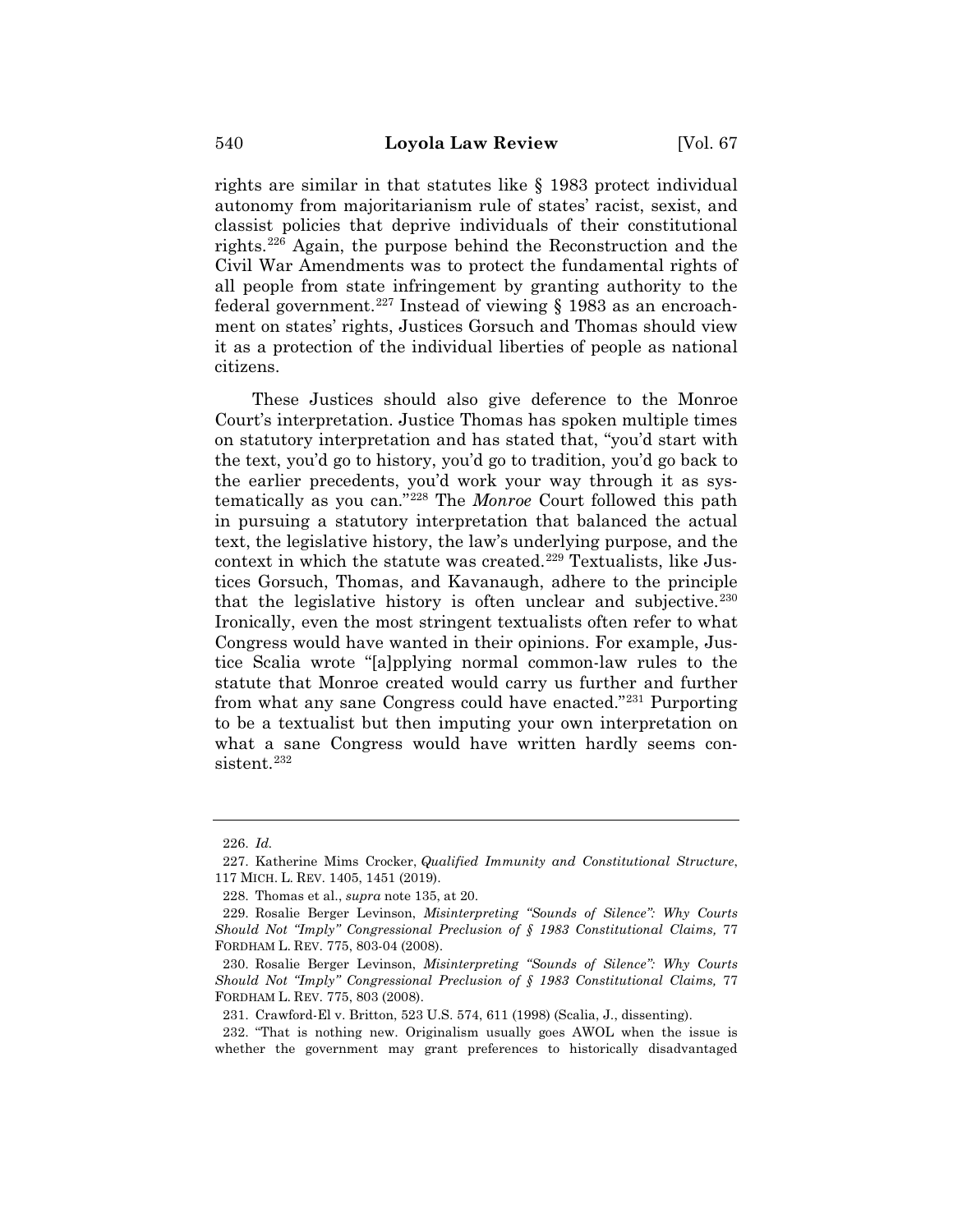It is important that the current Court remember the following: Section 1983 was enacted to enforce the Civil War Amendments because the state courts were failing to protect their citizens. While conservative members of the Court might adhere to a theory of textualism, the statute plainly states:

Every person who under color of any statute, ordinance, regulation custom or usage of any State. . .subjects, or causes to be subjected, any citizen of the United States or other person within the jurisdiction thereof to the deprivation of any rights, privileges or immunities secured by the Constitution and laws, shall be liable to the party injured in an action at law, suit in equity, or other proper proceeding for redress.<sup>233</sup>

Plainly read, the statute does not say, "but if there is a state remedy go to state court." Therefore, it is clear that the Supreme Court's holding in *Monroe* was correct. Infringing upon the idea that victims of state violence are allowed redress under § 1983, would cut against both textualism and the will of Congress.<sup>234</sup>

Notably, in the years since *Monroe*, Congress continued to show its support of the *Monroe* interpretation by both expanding and limiting certain parts of the statute. In one such expansion, the Civil Rights Attorney's Fees Award Act of 1976 allowed for a prevailing plaintiff to recover their attorney's fees and the prevailing defendant to recover these fees only if the action was frivolous, unreasonable or without foundation.235 Conversely, Congress passed the Prison Litigation Reform Act (PRLA) in 1996 to reduce the wave of allegedly frivolous lawsuits filed by individuals in prison.<sup>236</sup> PRLA required plaintiffs to exhaust all administrative remedies within the prison system prior to bringing suit.<sup>237</sup> PRLA's limiting nature directly addresses Justice Gor-

groups." Brackeen v. Haaland, No. 18-11479, 2021 WL 1263721, at \*146 (5th Cir. Apr. 6, 2021) (Costa, G., concurring in part and dissenting in part).

<sup>233. 42</sup> U.S.C. § 1983.

<sup>234.</sup> Tower v. Glover, 467 U.S. 914, 923 (1984) ("It is for Congress to determine whether § 1983 litigation has become too burdensome to state or federal institutions and, if so, what remedial action is appropriate.).

<sup>235. 42</sup> U.S.C.A. § 1988.

<sup>236. 42</sup> U.S.C.A. § 1997(e).

<sup>237.</sup> *Id.* (*"*No action shall be brought with respect to prison conditions under section 1983 of this title, or any other Federal law, by a prisoner confined in any jail, prison, or other correctional facility until such administrative remedies as are available are exhausted.").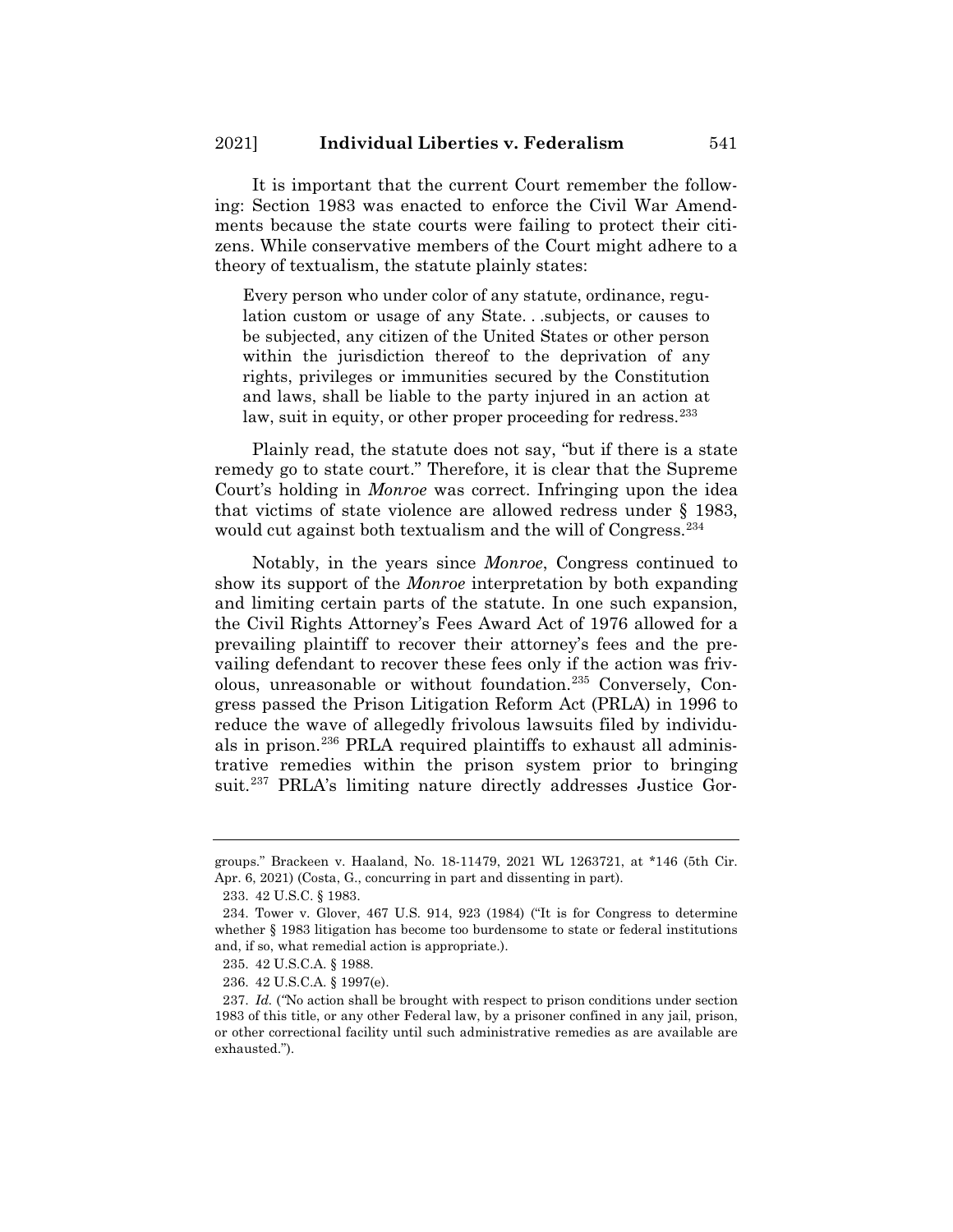such's argument for overturning *Monroe*. <sup>238</sup> His argument is that if a state remedy exists, a § 1983 claim should not be brought; however, Congress could easily pass an act similar to the PRLA that would require exhaustion of state remedies prior to bringing a claim under § 1983. The fact that Congress has not overturned *Monroe* to limit these tortious claims indicates that these Justices would be in error if they attempted to reverse precedent.

## **C. IMPLICATIONS OF RETURNING TO PRE-***MONROE*

While federalists like Justice Gorsuch want to see explicit systematic violations by the state in order to open the federal courts, too often violations are nuanced and difficult to see within that moment in time.<sup>239</sup> If the federal courts were to wait for an exhaustion of state remedies for tortious activity, citizens could be waiting for years for their injuries to be redressed. The Court explicitly stated that § 1983 affords a federal right in federal courts because, by reason of prejudice, passion, neglect, intolerance or otherwise, state laws might not be enforced and the claims of citizens to the enjoyment of rights, privileges, and immunities guaranteed by the Fourteenth Amendment might be denied by the state agencies.  $240$ 

Of utmost concern, Justice Gorsuch assumes that constitutional injuries only occur at the hands of one rogue state  $actor<sup>241</sup>$ and ignores the history of government sanctioned violations.

Throughout U.S. history, both federal and state governments have deprived citizens of their constitutional rights. While some may assume that violations such as segregation, forced sterilization, and acts of violence perpetrated by the police are in the past,

<sup>238.</sup> *Supra* Part III.B.

<sup>239.</sup> *See supra* Part IV.A.

<sup>240.</sup> Monroe v. Pape, 365 U.S. 167, 180 (1961). ("Representative Lowe of the 42nd Congress is illustrative 'While murder is stalking abroad in disguise, while whippings and lynchings and banishing have been visited upon unoffending American citizens, the local administrators have been found inadequate or unwilling to apply the proper corrective. Combinations, darker than the night that hides them, conspiracies, wicked as the worst of felons could devise, have gone unwhipped of justice. Immunity is given to crime and the records of public tribunals are searched in vain for any evidence of effective redress.'").

<sup>241.</sup> *See* Browder v. City of Albuquerque, 787 F.3d 1076, 1084 (10th Cir. 2015) ("But when a rogue state official acting in defiance of state law causes a constitutional injury there's every reason to suppose an established state tort law remedy would do as much as a novel federal remedy might and no reason exists to duplicate the effort.").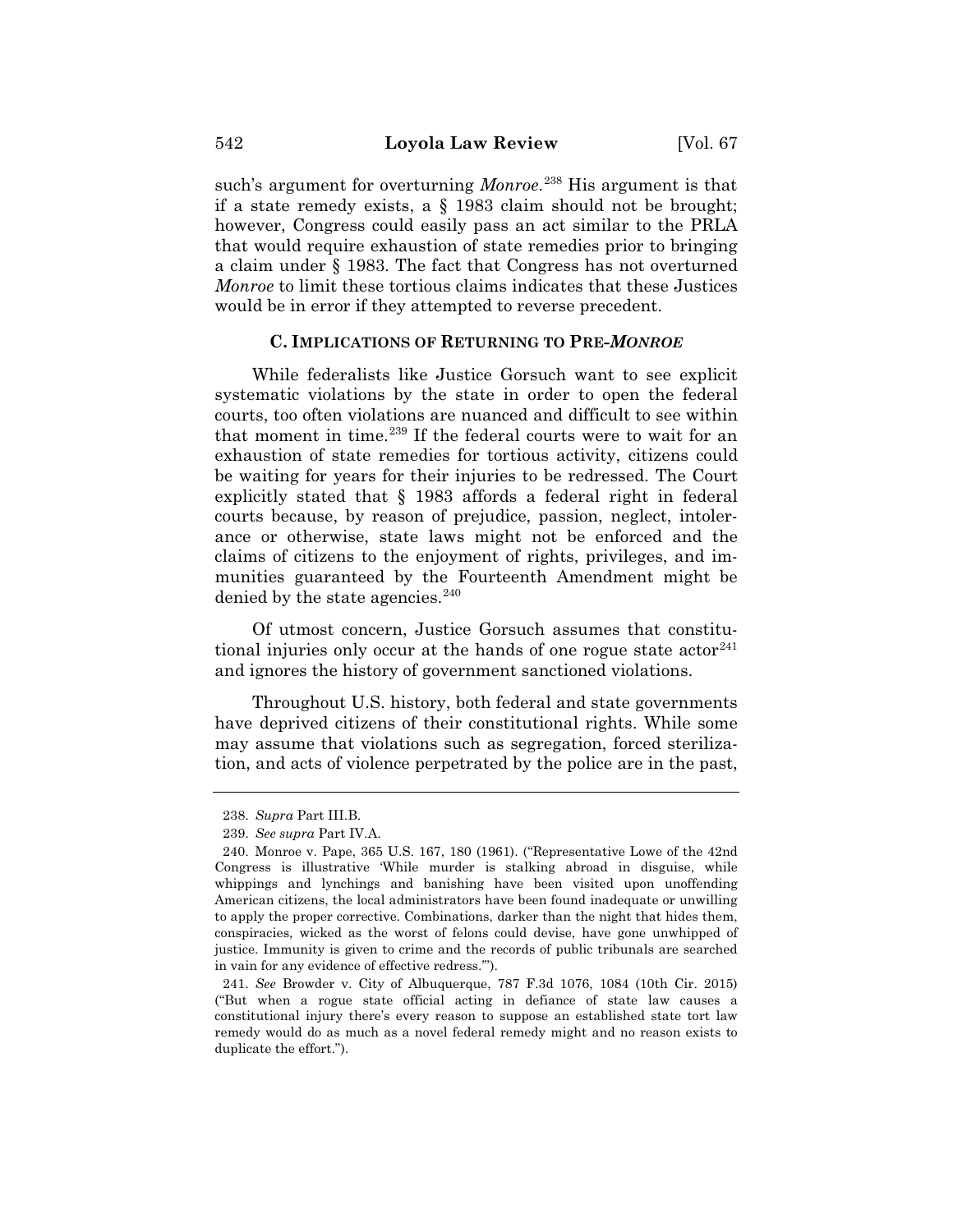this is far from the truth. As recently as 2017, a Tennessee program shortened people's jail sentences if they agreed to sterilization.<sup>242</sup> Eventually, after incarcerated individuals brought several § 1983, the state legislature introduced a statute banning sterilizations as part of plea bargains or sentences and a federal court ended the program in 2019.<sup>243</sup> Without § 1983 and the subsequent provisions allowing for reasonable attorney's fees, it is unlikely that a prisoner would be able to afford an attorney to bring a state tort claim against these practices.

Section 1983 claims are imperative for state- sanctioned deprivations of U.S. citizens' constitutional rights. Since 2012, ICE has arrested and released more than 1,480 U.S. citizens.<sup>244</sup> Over three dozen false arrest lawsuits have been brought for people who have been illegally held in custody from a day to more than three years.<sup>245</sup> Furthermore, the Department of Justice has recently curtailed their investigations into local police department even after multiple reports of "systematic constitutional violations."246 For example, police shot and killed 1,004 people in 2019.247 Police brutality victims and their families often find a civil remedy in § 1983 claims against police officers for excessive use of force.<sup>248</sup> These egregious actions by local, state, and federal

<sup>242.</sup> Debra Cassens Weiss, *Suit Claims Reduced-Sentence Offer for Birth Control and Sterilization was 'Eugenics with a Twist'*, ABA J. (Aug. 21, 2017), http:/ /www.abajournal.com/news/article/suit\_claims\_reduced\_sentence\_

offer\_for\_birth\_control\_and\_sterilization\_was/.

<sup>243.</sup> *Id.*; *see generally* Sullivan v. Benningfield, No. 2:17-CV-0052, 2018 WL 3020461 (M.D. Tenn. June 18, 2018), *rev'd and remanded*, 920 F.3d 401 (6th Cir. 2019); Ward v. Shoupe, No. 2:17-cv-00047, 2017 WL 3592560 (M.D. Tenn. 2017).

<sup>244.</sup> Paige St. John & Joel Rubin, *Must Reads: ICE Held an American man in custody for 1,273 Days. He's not the Only One Who Had to Prove His Citizenship, L.A.* TIMES (Apr. 27, 2018), https://www.latimes.com/local/lanow/la-me-citizens-ice-20180427-htmlstory.html. The agents oftentimes ignore evidence brought by family members such as passports and birth certificates to prove citizenship.

<sup>245.</sup> *Id.* ICE often settles these claims for false imprisonment out of court.

<sup>246.</sup> *United States: Events of 2018*, HUM. RTS. WATCH, https://www.hrw.org/worldreport/2019/country-chapters/united-states (last visited May 3, 2020).

<sup>247.</sup> Julie Tate et al., *Fatal Force: Data Police Shootings*, WASH. POST (May 1, 2020), https://www.washingtonpost.com/graphics/2019/national/police-shootings-2019.

<sup>248.</sup> *See* Stamps v. Town of Framingham, 813 F.3d 27 (1st Cir. 2016) (Unarmed innocent, elderly African-American man shot and killed.); Callahan v. Wilson, 863 F.3d 144 (2d Cir. 2017) (Unarmed victim in his own house shot multiple times and killed); Russell v. Richardson, 905 F.3d 239 (3d Cir. 2018) (Unarmed teenage victim killed in his house); Estate of Jones by Jones v. City of Martinsburg, W. Virginia, 726 F. App'x 173 (4th Cir. 2018) (Victim, who had a knife, was shot twenty-two times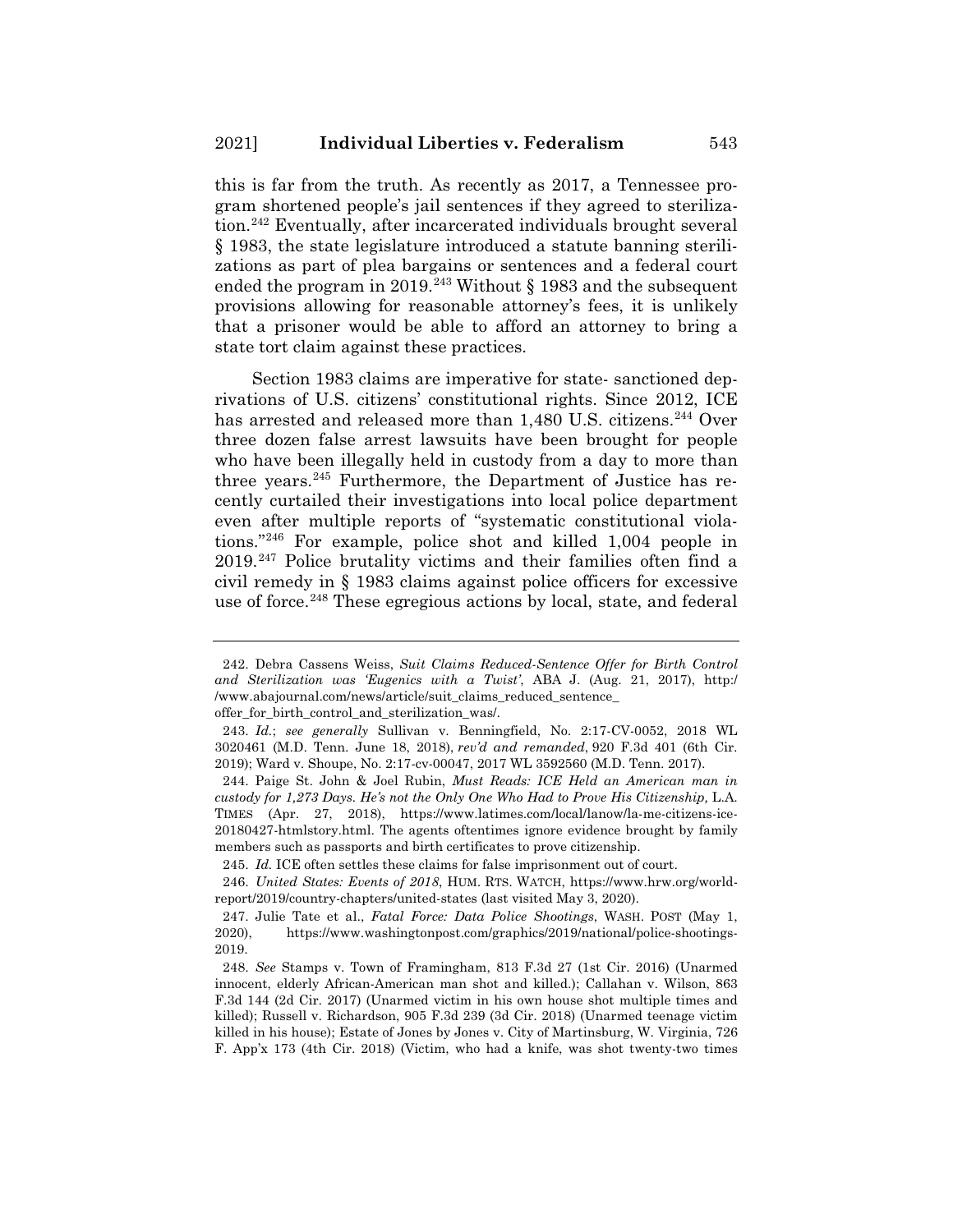officials exemplify the underlying theme of why § 1983 claims were created: to protect citizens and provide a remedy for tortious behavior by government actors. Many states have passed laws that limit damages, $249$  and almost every state has enacted a statutory scheme that provides certain immunity for government officials and entities.250 Thus, while the federalist view is that state autonomy and interstate mobility allows for citizens to move to a

after being stopped for walking on the street resulting in him being tasered and placed in a choke-hold while surrounded by five officers); Darden v. City of Fort Worth, Texas, 880 F.3d 722 (5th Cir. 2018) (Unarmed victim repeatedly punched and kicked in the face, tasered multiple times, leading to a heart attack an death); Kent v. Oakland Cty., 810 F.3d 384, 387 (6th Cir. 2016) (Unarmed victim tasered by police in his own home with his hands in the air); Williams v. Indiana State Police Dep't, 797 F.3d 468 (7th Cir. 2015) (Suicidal individual shot and killed when law enforcement officers attempted to subdue him.); N.S. v. Kansas City Bd. of Police Commissioners, 933 F.3d 967, 969 (8th Cir. 2019) (Unarmed victim shot three times in the back); Jones v. Las Vegas Metro. Police Dep't, 873 F.3d 1123, 1127 (9th Cir. 2017) (victim continuously tasered for over ninety seconds leading to his death); Estate of Ceballos v. Husk, 919 F.3d 1204, 1210 (10th Cir. 2019) (Police responding to a disturbance call shot and killed intoxicated victim who had a bat); Mighty v. Miami-Dade Cty., 659 F. App'x 969 (11th Cir. 2016) (unarmed victim was shot in the back by police after coming home from work).

<sup>249.</sup> *See* Ala. Code § 6-11-26 Alaska Stat. § 09.50.280; Ariz. Rev. Stat. Ann. §12- 820.04; Ark. Stat. Ann. §21-9-203; Cal. Gov't Code § 818; Colo. Rev. Stat. Ann. § 24- 10-114; Ga. Code Ann. § 50-21-30; Idaho Code Ann. § 6-918; Ind. Code Ann. § 34-13- 3-4; Kan. Stat. Ann. §75-6109; Me. Rev. Stat. tit. 14, § 8105; Md. Code Ann., Cts. & Jud. Proc. § 5-522; Miss. Code Ann. §11-46-15; Mo. Ann. Stat. § 537.610; Mont. Code. Ann. § 2-9-105; Nev. Rev. St. § 41.035; N.H. Rev. Stat. Ann. § 541-B:14; N.J. Rev. Stat. §59:9-2; N.M. Stat. Ann. §41-4-19; N.D. Cent. Code § 32-12.2-02; Okla. Stat. tit. 51, §154; Or. Rev. Stat. § 30.269; Pa. Cons. Stat. Ann. tit. 42, § 8528; S.C. Code Ann. § 15-78-120; Tenn. Code Ann. § 9-8-307; Tex. Civ. Prac. & Rem. Code Ann. § 101.023; Utah Code. Ann. § 63G-7-603; Va. Code §8.01-195.3; Wyo. Stat. §1-39-118.

<sup>250.</sup> *See* Ala. Code §41-9-60; Alaska Stat. § 09.50.250; Ariz. Rev. Stat. Ann. § 12- 820; Ark. Stat. Ann. § 21-9-201; Cal. Gov't Code § 815; Colo. Rev. Stat. § 24-10-101; Conn. Gen. Stat. Ann. §4-141; Del. Code Ann. tit. 10, § 4001; D.C. Code Ann. § 2-401; Fla. Stat. Ann. §768.28; Ga. Code § 50-21-20; Idaho Code Ann. § 6-903; 745 Ill. Comp. Stat. Ann. 10/2-202; Ind. Code Ann. § 34-13-3-3; Iowa Code Ann. § 669.5; Kan. Stat. Ann. §75-6103; Me. Rev. Stat. tit. 14, § 8103; Md. Code Ann., Cts. & Jud. Proc. § 5- 522; Mass. Gen. Laws Ann. ch. 258, § 2; Mich. Comp. Laws Ann. § 691.1407; Minn. Stat. Ann. § 3.736; Miss. Code. Ann. § 11-46-3; Mo. Ann. Stat. §§537.600; Mont. Code Ann. §§2-9-102; Neb. Rev. St. § 81-8,209; Nev. Rev. Stat. Ann. § 41.031; N.H. Rev. Stat. Ann. § 541-B:9-a; N.J. Rev. Stat. § 59:1-1; N.M. Stat. Ann. § 41-4-1; N.Y. Ct. Cl. Act § 8 (McKinney); N.C. Gen. Stat. Ann. § 143-291; N.D. Cent. Code Ann. § 32-12.2- 01; Ohio Rev. Code Ann. § 2743.01; Okla. Stat. Ann. tit. 51, § 151; Or. Rev. Stat. Ann. § 30.265; 35 Pa. Stat. and Cons. Stat. Ann. § 7704; 9 R.I. Gen. Laws Ann. § 9-31-1; S.C. Code Ann. § 15-78-10; S.D. Codified Laws § 21-32-1; Tenn. Code Ann. § 20-13- 102; Tex. Civ. Prac. & Rem. Code Ann. § 101.021; Utah Code. Ann. § 63G-7-101; Vt. Stat. Ann. tit. 12, § 5601; Va. Code § 8.01-195.1; Wash. Rev. Code Ann. § 4.92.005; W. Va. Code Ann. § 14-2-1; Wis. Stat. Ann. § 775.01; Wyo. Stat. § 1-39-101.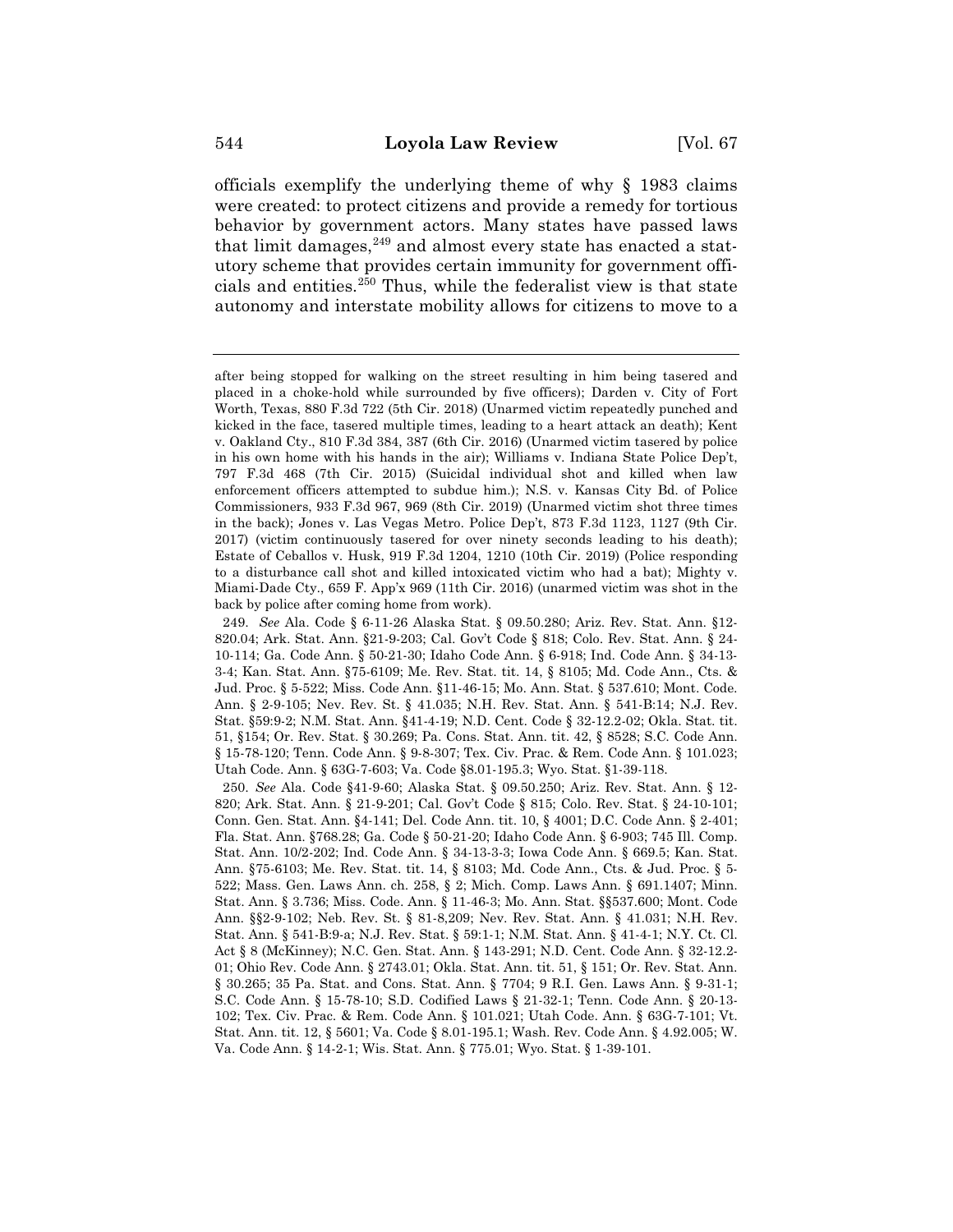state where their interests aligned, it can be argued that citizens should not have to move to ensure that their constitutional rights as U.S. citizens are enforced.

The idea that citizens are free to move between states to find a home where policies align with their beliefs is erroneous and is detrimental to the most vulnerable populations in our society. This idea should continue to concern U.S. citizens because the United States has not yet developed into a post-racial society; thus, constitutional deprivations still occur as a result of racist beliefs. The discrepancy between the states' tort remedies and immunity schemes result in inequitable protections for deprivations of constitutional rights. It is for this reason that § 1983 is integral to the protection of individual freedoms for all U.S. citizens.

The Court is heading in a direction that would effectively eliminate this federal remedy for occasions where government actors perpetrate tortious acts. It seems that Justices Thomas and Gorsuch are more fearful of the multitude of suits, instead of fearing for the well-being of the citizens and their constitutional rights. Instead of trying to prevent and deter state and local officials from harming citizens, these Justices are attempting to "prevent the Constitution from degenerating into a general tort law."251 The recent opinion by Justice Thomas explaining why and how *Bivens* should be overruled is important because it outlines how the Court could also attack the precedent in *Monroe*. As explained in Part III, the Court has narrowed § 1983 claims in a variety of ways since *Monroe* and it appears that staunch federalists such as Justices Thomas and Gorsuch, aided by the most recent additions to the Court, could potentially go so far to overrule it as well.

#### **VII. CONCLUSION**

The Court has stretched, constricted, strengthened, and weakened § 1983 throughout the past fifty years. While the approach of the Court has created random rules and varying doctrines that when taken as a whole seem incoherent, it would be erroneous to change the holding in *Monroe* and solely entrust the individual states with the authority to protect the very citizens harmed by their actions. Arguments for federalism, textualism, or

<sup>251.</sup> Crawford-El v. Britton, 523 U.S. 574, 611 (1998) (Scalia, J., dissenting).